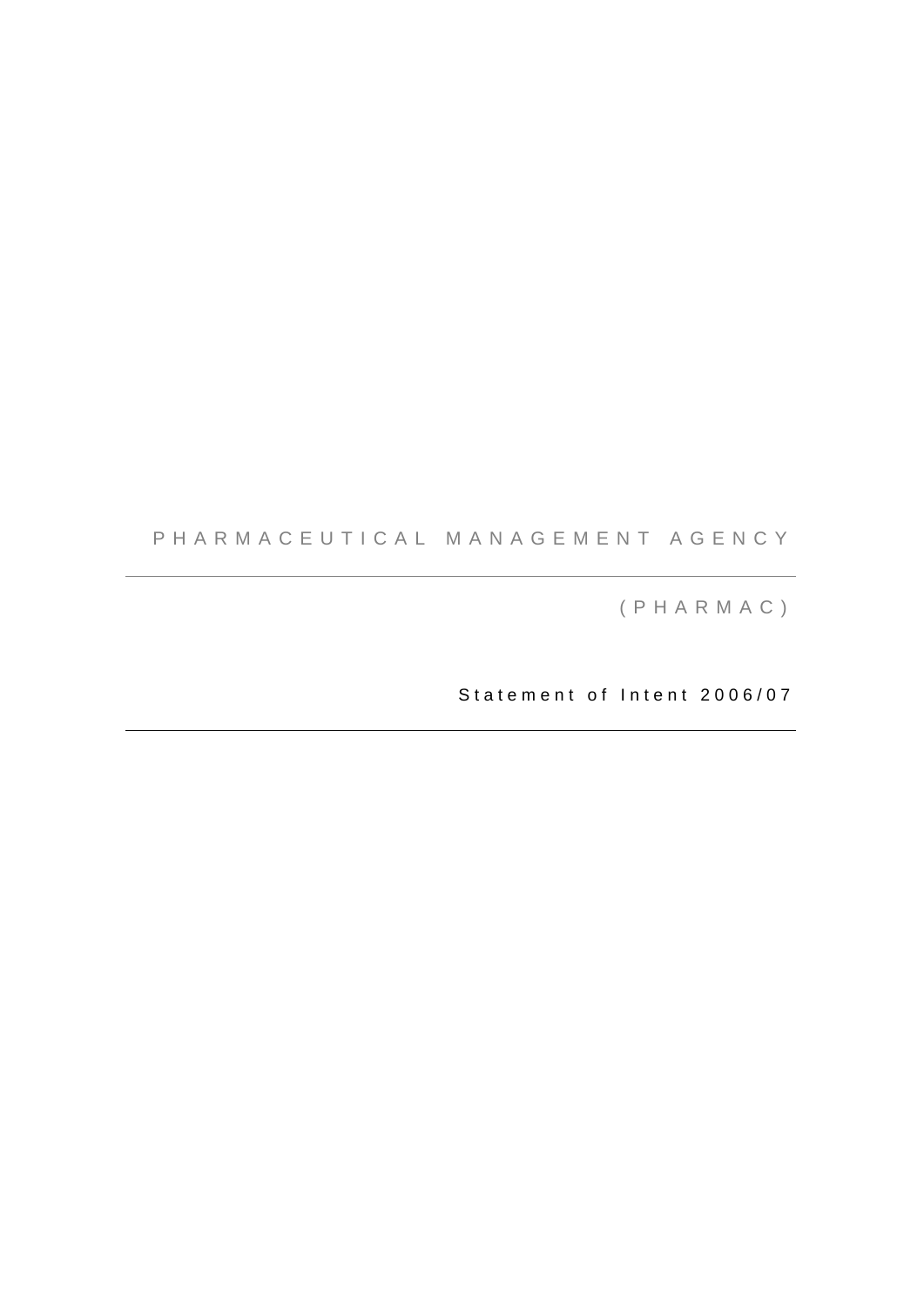# **TABLE OF CONTENTS**

| PART ONE: PHARMAC OVERVIEW AND STRATEGIC DIRECTION  4 |  |
|-------------------------------------------------------|--|
|                                                       |  |
|                                                       |  |
|                                                       |  |
|                                                       |  |
|                                                       |  |
| PART 2: STATEMENT OF FORECAST SERVICE PERFORMANCE  14 |  |
|                                                       |  |
|                                                       |  |
|                                                       |  |
|                                                       |  |
|                                                       |  |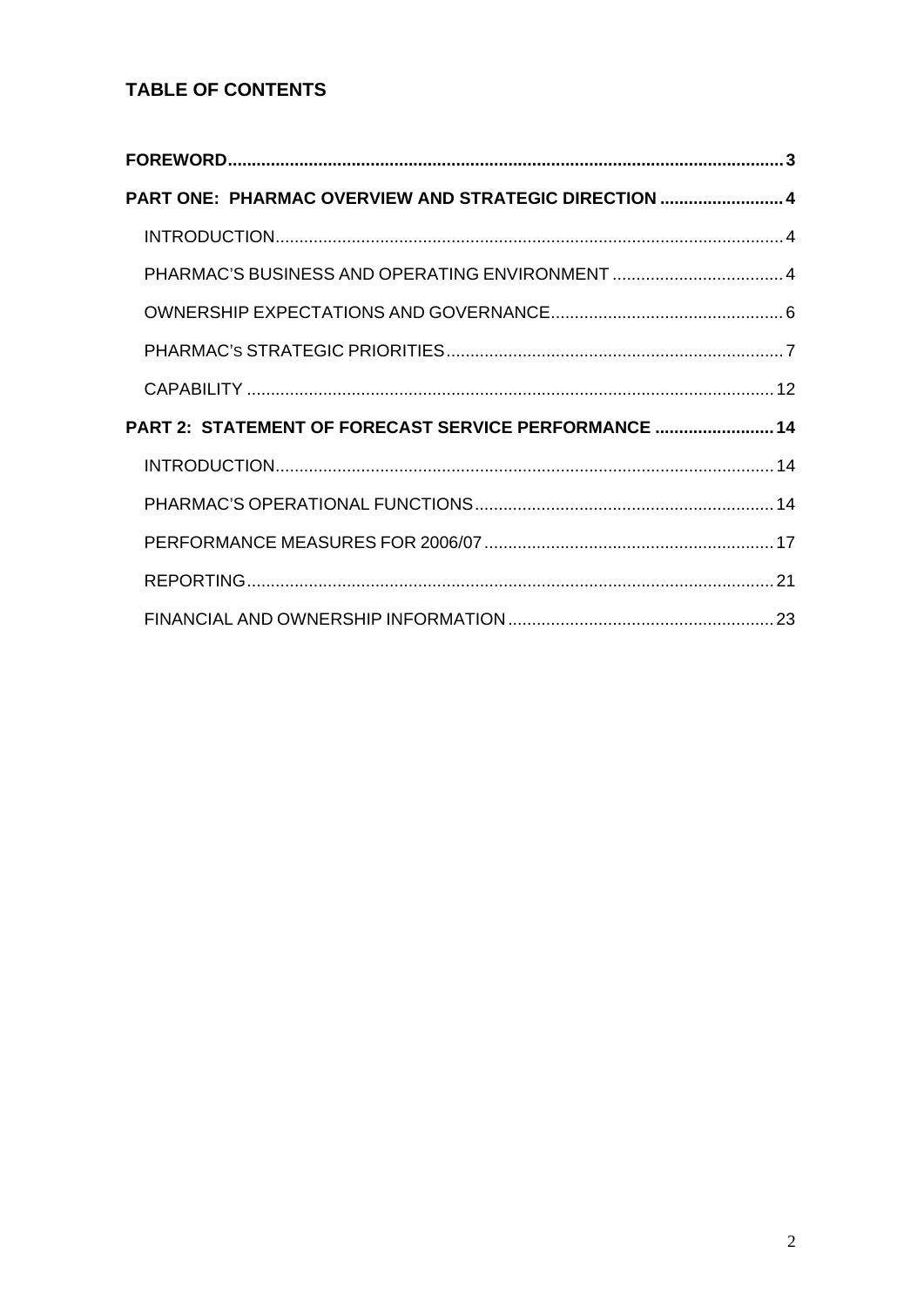## **FOREWORD**

The Pharmaceutical Management Agency (PHARMAC) has prepared this Statement of Intent (SOI) to meet the requirements of the Crown Entities Act 2004. The SOI sets out PHARMAC's strategic priorities over the medium term, as well as the performance we have agreed with the Minister of Health (the Minister) for 1 July 2006 to 30 June 2007.

PHARMAC has an exciting future that brings new challenges. PHARMAC has always faced tough trade-offs to live within budget; the increasing emergence of new medicine technologies, some very high cost, will ensure this challenge remains. As always, we will make the necessary decisions as quickly and robustly as we practically can.

The year ahead will see medicines policy, including PHARMAC's role, under review as part of the development of the Government's medicines strategy. PHARMAC is an organisation committed to continual improvement, so we welcome this strategy work.

In the year ahead, PHARMAC will also:

- effectively manage the Pharmaceutical Schedule by listing products and making other changes that help deliver health outcomes for New Zealanders;
- promote the responsible use of pharmaceuticals; an important complement to PHARMAC's medicines subsidisation work;
- improve the health status of all New Zealanders by helping ensure equitable access to subsidised pharmaceuticals, including through the Maori Responsiveness Strategy;
- seek ongoing benefits through nationwide hospital pharmaceutical purchasing (including continuing steps to transfer management of the Cancer Basket from District Health Boards (DHBs)); and
- work closely with others in the health sector, recognising the interdependencies of the health system and benefits of collaborative work. PHARMAC has a particularly important relationship with DHBs given the work it undertakes on their behalf.

PHARMAC is also committed to communicating effectively with stakeholders, recognising the importance of communication to building and maintaining confidence in PHARMAC.

You have our assurance that PHARMAC is very focussed on maximising its contribution to achieving health outcomes for New Zealanders; as well as ensuring PHARMAC remains internationally recognised as a leader in effective pharmaceutical management.

*Signed on behalf of the PHARMAC Board by:* 

را امام دار

**Richard Waddel Community Community Property David Moore** Chairperson **Board Member**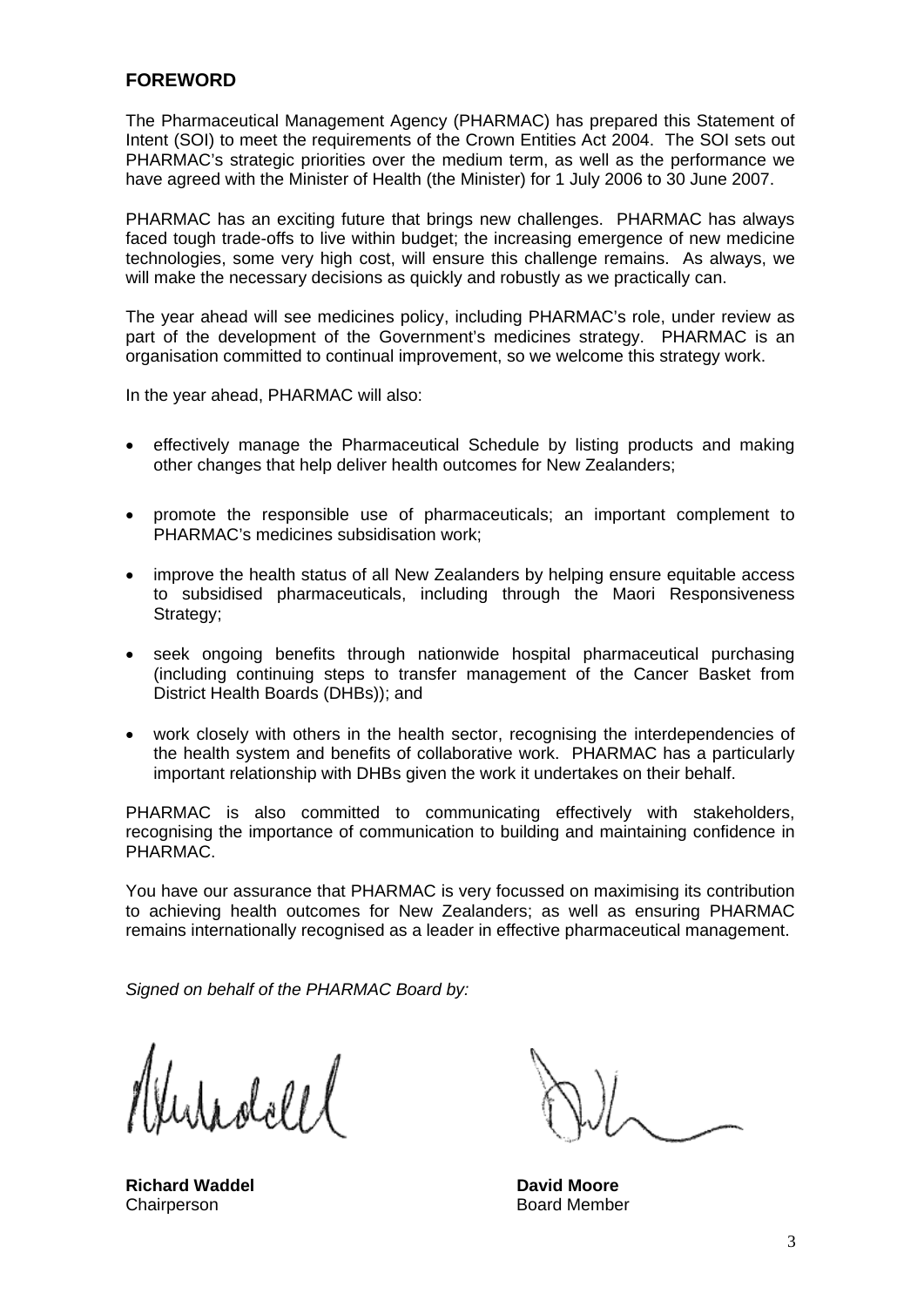# **PART ONE: PHARMAC OVERVIEW AND STRATEGIC DIRECTION**

## **INTRODUCTION**

The SOI is divided into two parts. This part of the SOI sets out:

- PHARMAC's business and operating environment;
- ownership expectations of PHARMAC and governance information; and
- the strategic priorities PHARMAC is pursuing for the next three financial years (including how it intends to achieve these).

The next three years will see PHARMAC build on the expertise it has developed in managing the Community Pharmaceutical Budget, and use this expertise to help achieve health outcomes, including through promoting the responsible use of medicines.

The second part of the SOI sets out PHARMAC's forecast performance for the 2006/07 year, including financials (although out-year indications are also provided).

### **PHARMAC'S BUSINESS AND OPERATING ENVIRONMENT**

### **Summary of PHARMAC's role and functions**

PHARMAC assists District Health Boards (DHBs) in their management of pharmaceutical expenditure. Under the New Zealand Public Health and Disability Act 2000 (the NZPHD Act), PHARMAC is responsible for ensuring that all New Zealanders have access to a wide range of affordable medicines. Specifically, PHARMAC's main objective under the NZPHD Act is:

*"To secure for eligible people in need of pharmaceuticals, the best health outcomes that are reasonably achievable from pharmaceuticals treatment and from within the amount of funding provided".* 

PHARMAC has four main functions:

- managing the Pharmaceutical Schedule, which lists the medicines that are subsidised for patients (Supply Side);
- promoting the responsible use of medicines (Demand Side), including through PHARMAC's continued implementation of the Maori Responsiveness Strategy;
- assisting DHBs with national procurement initiatives.<sup>1</sup> As a result of this activity, there is now more consistency in the costs of hospital medicines throughout the country. In the year ahead, PHARMAC will also be investigating additional procurement initiatives on behalf of DHBs; and
- managing the Exceptional Circumstances (EC) scheme, which allows for medicines not normally subsidised to be funded for rare and unusual conditions. PHARMAC also administers a range of extremely high cost medicines.

PHARMAC may also engage, as it sees fit (within operational budget), in research to meet its statutory objectives, as well as perform any other functions it is given or authorised to perform by the Minister.

 1 As a result of an authorisation from the Minister in September 2001 under section 48(e) of the NZPHD Act, PHARMAC is authorised to manage the purchasing of any or all pharmaceuticals, whether used either in a hospital or outside it, on behalf of District Health Boards (DHBs).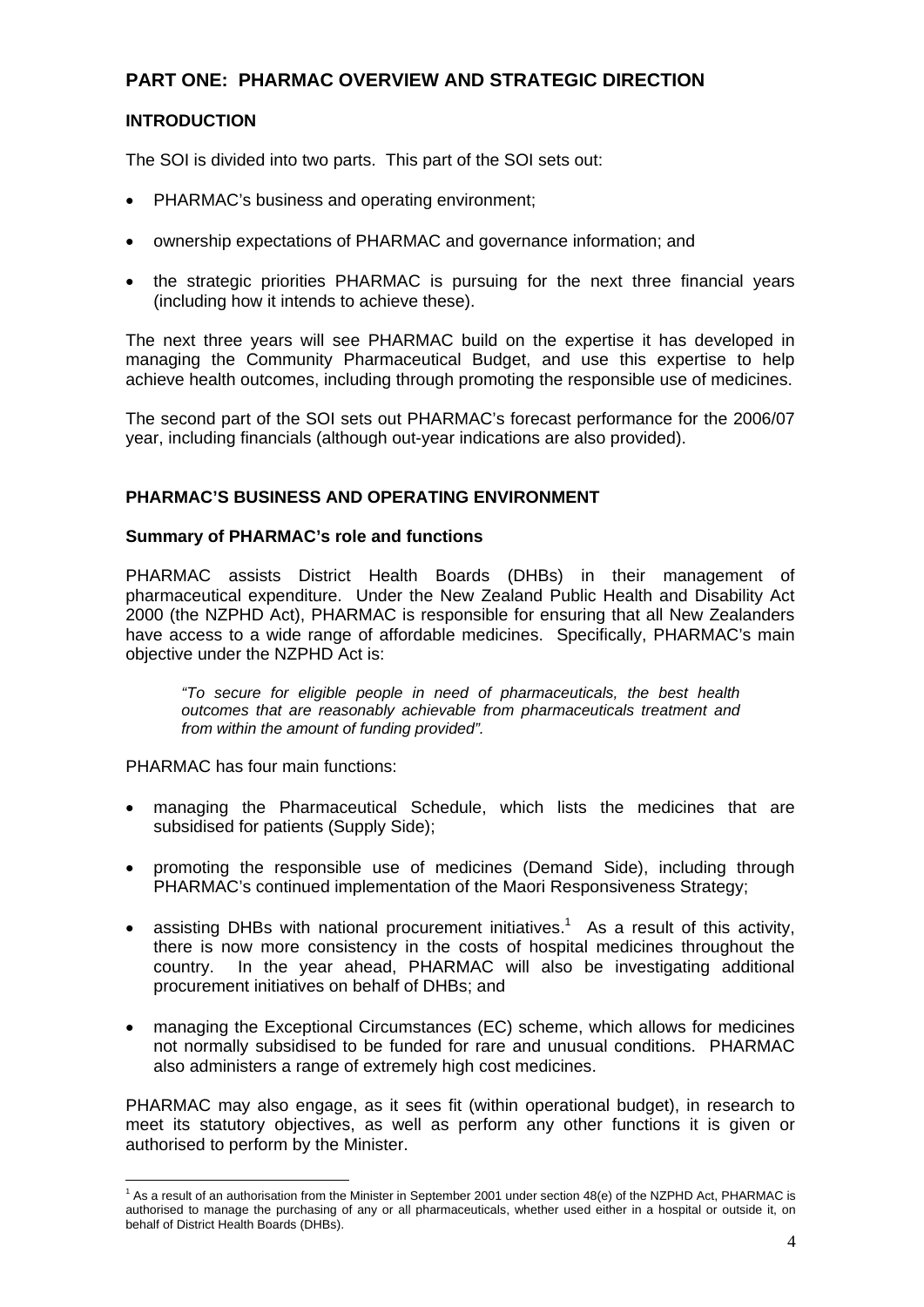PHARMAC is internationally recognised as a leader in effective pharmaceutical management. PHARMAC operates in a difficult area of health care, largely due to the substantially rising prices of new medicines.

Further information on PHARMAC's functions is set out in Part 2 of this SOI (in the context of the statement of forecast performance for 2006/07).

### **Key stakeholders**

PHARMAC's key stakeholders include (in no particular order):

- **Minister of Health** the Minister is responsible for PHARMAC's overall performance; agreement of the SOI and Crown Funding Agreement; appointment of PHARMAC's Board; and determining the Community Pharmaceutical Budget (on the recommendation of PHARMAC and DHBs). PHARMAC regularly updates the Minister on activity. The role of the Minister is further discussed below;
- **Ministry of Health** the Ministry acts as the agent of the Minister in negotiating and communicating the Minister's expectations and monitoring PHARMAC's performance. PHARMAC works closely with HealthPAC and NZHIS (divisions of the Ministry) in carrying out its statutory objectives. Pharmaceutical transaction data is stored in the Pharmhouse data warehouse administered by the Ministry. PHARMAC and the Ministry will continue to improve the sharing of information;
- **Members of Parliament** MPs approach PHARMAC with a range of questions, including on behalf of constituents. PHARMAC will continue to work closely with MPs and their electorate offices;
- **District Health Boards** DHBs hold the funding for the Community Pharmaceutical Budget. PHARMAC also acts as a purchasing agent for DHBs for some hospital supplies. PHARMAC regularly engages with DHBNZ (on issues affecting DHBs), and regularly briefs DHB Boards and other DHB groups (such as the CEO group and Service Improvement Group);
- **the pharmaceutical industry** PHARMAC works with suppliers of pharmaceutical products to reach agreements to subsidise medicines for New Zealand patients, as well as with the body that represents many suppliers, the Researched Medicines Industry Association;
- **clinicians and pharmacists** PHARMAC works with a range of stakeholders in this area, including NZMA, RNZCGP, College of Pharmacists, and the Pharmacy Council; and
- **patients, and patient and consumer (including Maori) groups** PHARMAC consults and actively works with a range of such groups. PHARMAC also utilises the Consumer Advisory Committee (CAC) to provide input into PHARMAC's decision-making from a health consumer or patient perspective. CAC has broad representation, including mental illness, Maori, Pacific, and age related issues.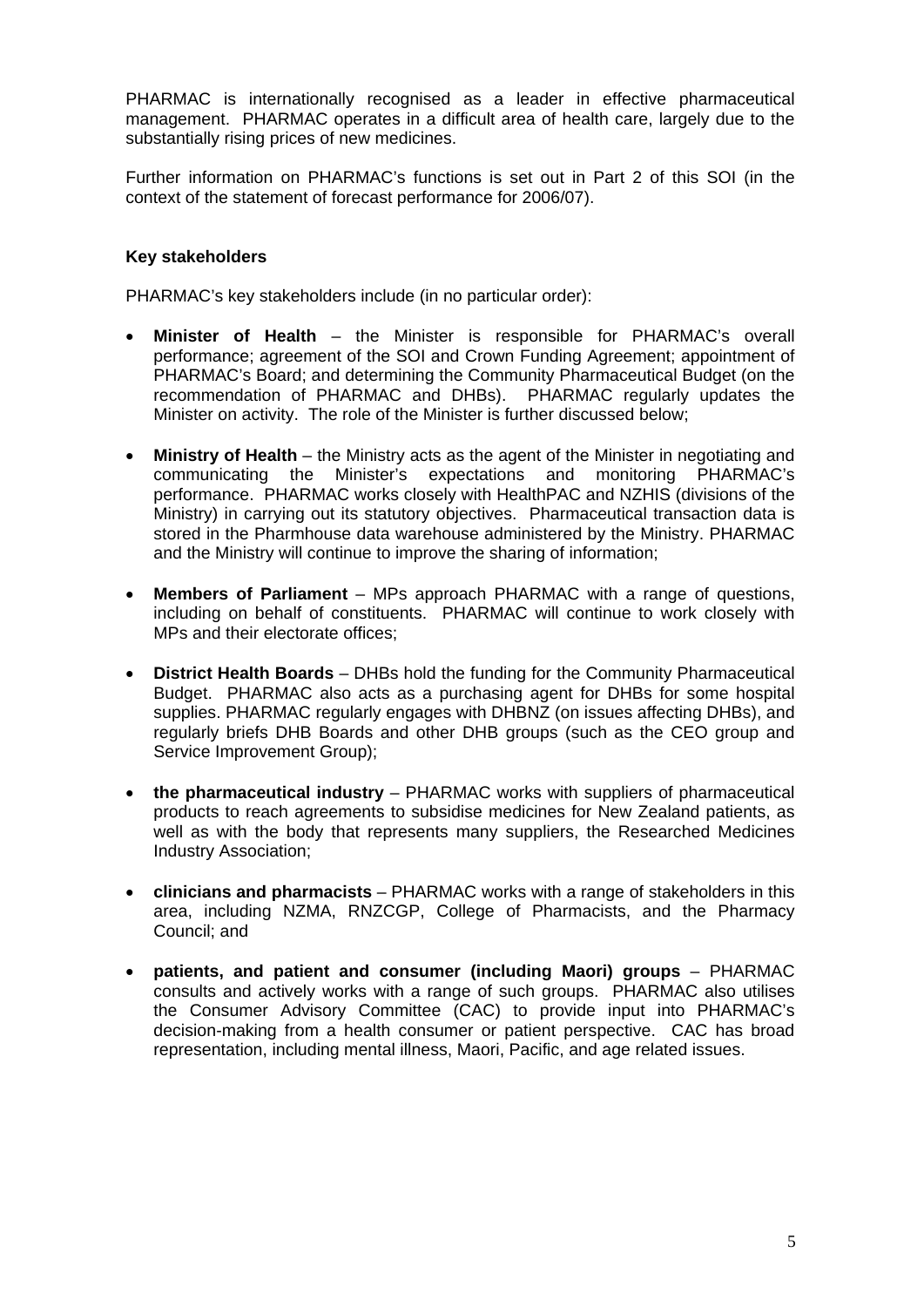### **OWNERSHIP EXPECTATIONS AND GOVERNANCE**

#### **Crown expectations**

The Crown, as owner of PHARMAC, has the following expectations with respect to how PHARMAC will carry out its functions and the development of its organisational capability.

PHARMAC will focus on Government priorities as outlined in the New Zealand Health Strategy, the New Zealand Disability Strategy, He Korowai Oranga and other related strategies. The seven principles outlined in the New Zealand Health Strategy are:

- good health and well-being for all New Zealanders throughout their lives;
- an improvement in health status of those currently disadvantaged;
- acknowledging the special relationship between Maori and the Crown under the Treaty of Waitangi;
- collaborative health promotion and disease and injury prevention by all sectors;
- timely and equitable access for all New Zealanders to a comprehensive range of health and disability services, regardless of ability to pay;
- a high-performing system in which people have confidence; and
- active involvement of consumers and communities at all levels.

PHARMAC's activities contribute to these Government priorities in a number of ways.

### **Role of the Minister of Health**

The Minister of Health, on behalf of the Crown, is accountable to Parliament for the overall performance of PHARMAC. The Minister has expressed the expectations of the Crown as owner of PHARMAC within the Crown's Statement of Ownership Expectations (SOE). Those expectations are consistent with the terms of this Statement of Intent. However, to the extent of any inconsistency the terms of the SOE will override.

The role of the Minister is to:

- indicate priority areas to PHARMAC through Government strategy documents;
- obtain Parliamentary appropriations with which to fund PHARMAC;
- set the Community Pharmaceutical Budget and PHARMAC's operating budget;
- set expectations of PHARMAC, such as in this document, including to agree to performance measures (as set out in the Crown Funding Agreement);
- monitor the performance of PHARMAC against the Crown Funding Agreement:
- appoint the Board and hold it accountable for PHARMAC's performance;
- require compliance by DHBs with their performance measures relevant to the Pharmaceutical Schedule; and
- carry out the duties, and exercise the powers, as required of a Responsible Minister as set out in the Crown Entities Act.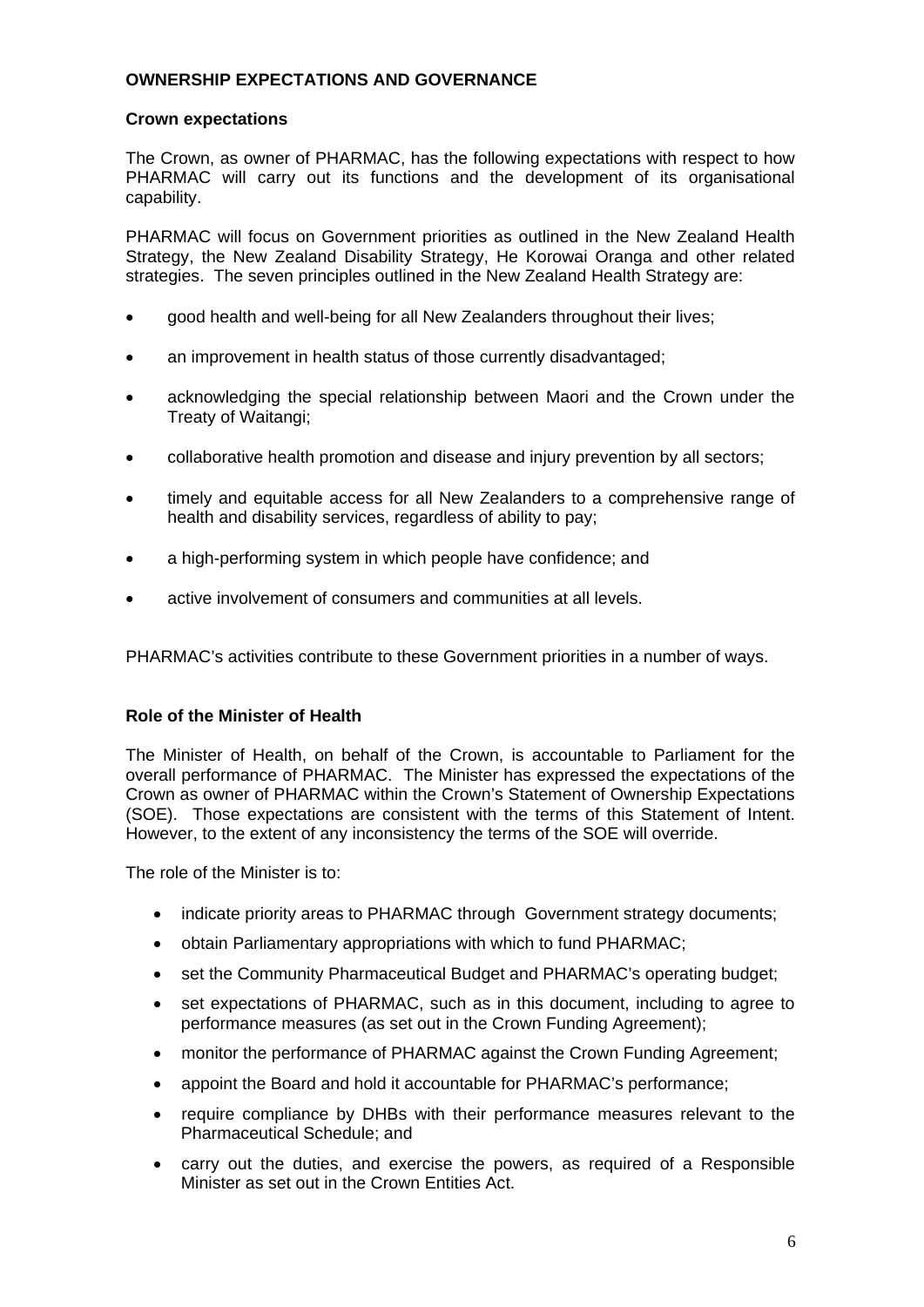The Minister is also able to formally direct PHARMAC in some circumstances. There are currently no Ministerial directions related to PHARMAC's performance.

This document outlines the performance we have agreed with the Minister. If PHARMAC's purchasing intentions change significantly, PHARMAC will exercise its discretion and, if necessary, produce a revised SOI.

The Ministry acts as the Minister's agent in the Minister's relationship with PHARMAC, including monitoring PHARMAC's performance.

The Minister is not responsible for the day-to-day activities of PHARMAC. That is the responsibility of the Board.

#### **Role of the PHARMAC Board**

The Board is accountable to the Minister for the performance of PHARMAC. The Board will comply with the duties and requirements placed on it by the Crown Entities Act, and provide high quality and effective governance. The Board has all powers necessary for the governance and management of PHARMAC.

All decisions relating to the operation of PHARMAC are made by or under the authority of the Board. The Board is to ensure that PHARMAC delivers its outputs, achieves its financial performance and provides the reports specified in its Crown Funding Agreement and complies with all other requirements associated with its objectives, powers, obligations and functions under relevant legislation. The Board is responsible for agreeing PHARMAC's accountability documents with the Minister. Other important matters related to the Board's role and oversight of PHARMAC are:

- **accountability** the Board remains accountable for the delivery of any part of its operations that has been subcontracted to a third party;
- **integrity** PHARMAC will meet the standards of accountability, conduct and behaviour that are appropriate for a public entity. This includes compliance with the Public Service Code of Conduct and the Board Appointment and Induction Guidelines produced by the State Services Commission;
- **financial management and financial performance**  PHARMAC will comply with all of the financial management and financial performance requirements set out in the Crown Entities and NZ Public Health and Disability Acts, as well as the Crown Funding Agreement. This includes ensuring the prudent and wise use of financial resources; and
- **risk management**  PHARMAC will manage financial and non-financial risks effectively, and keep the Minister informed of such risks as early as possible. This includes maintaining effective and timely risk management strategies and processes.

### **PHARMAC's STRATEGIC PRIORITIES**

#### **Introduction**

PHARMAC's strategic priorities for 2006/07 and the following two years are set out in the table below. PHARMAC has made changes to its priorities from the 2005/06 SOI; in particular there is now a clearer breakdown of priorities across each key element of PHARMAC's activity.

PHARMAC has also adopted strategic priorities related to further improving stakeholder relationships and organisational capability, given the importance of relationships and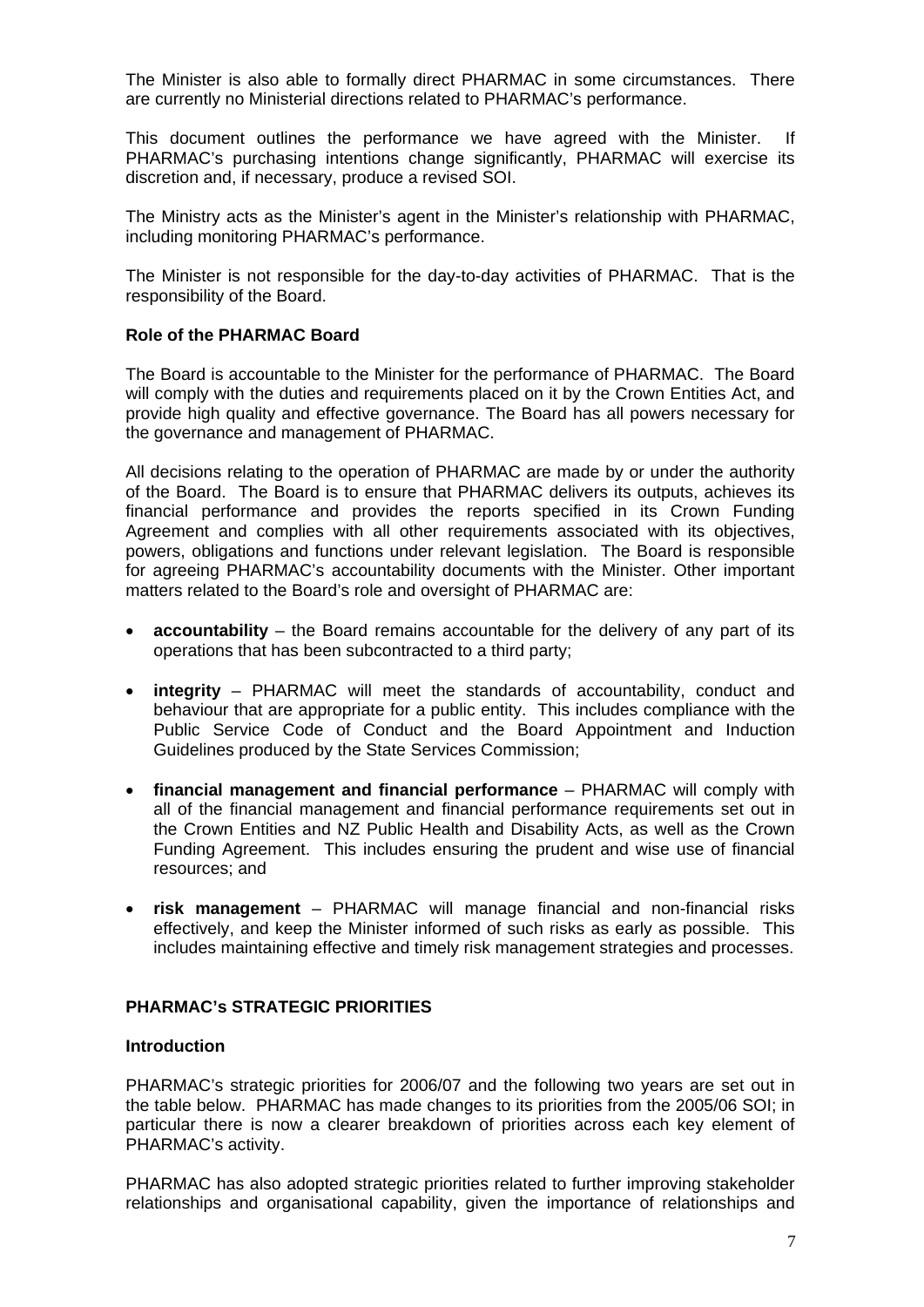capability to achieving other priorities. PHARMAC has a particularly important working relationship with District Health Boards given PHARMAC's management of the Community Pharmaceutical Budget and hospital procurement.

PHARMAC has developed its strategic priorities with reference to the health outcome framework developed by the Ministry of Health (discussed below). PHARMAC makes an important contribution to achieving health outcomes, but it cannot achieve them alone. For example, while PHARMAC may subsidise a particular medicine, the role of District Health Boards, clinicians, General Practitioners, pharmacists and patients will have important implications for whether improved health outcomes are ultimately achieved.

PHARMAC cannot, therefore, be measured alone for the achievement of health outcomes. It is necessary to define PHARMAC's *contribution* to outcome achievement, and measure PHARMAC's performance on how effective and efficient that contribution is over time.

PHARMAC also notes the relevance of the Government's medicines strategy work, which will be undertaken during 2006/07. PHARMAC welcomes the Government's work in this area, and will actively contribute its views as the process evolves.

#### **Strategic priority overview**

PHARMAC's strategic priorities are set out in the table below, along with the key objectives for each priority (over the next 3 years).

| <b>Strategic priority</b>                                                                                                                                                                                                                                        | Strategic (3-year) objectives                                                                                                                            |  |  |
|------------------------------------------------------------------------------------------------------------------------------------------------------------------------------------------------------------------------------------------------------------------|----------------------------------------------------------------------------------------------------------------------------------------------------------|--|--|
| Schedule management - promote efficient<br>management of pharmaceutical                                                                                                                                                                                          | Ongoing cost-utility assessment (including improvement over<br>time as possible) of all major investments to achieve<br>maximisation of health outcomes. |  |  |
| expenditure. PHARMAC will ensure that the<br>Community and Hospital Pharmaceutical<br>Schedules are managed in a manner that<br>ensures treatments are appropriately                                                                                             | Periodic assessment of the pros and cons of de-listing existing<br>pharmaceuticals to ensure available funding is used most<br>efficiently.              |  |  |
| prioritised and listed, and that maximises<br>health outcomes from within the funding                                                                                                                                                                            | Complete external review of assessment methodologies and<br>implement appropriate improvements.                                                          |  |  |
| available (including to use pricing and<br>negotiation strategies to get the best                                                                                                                                                                                | Review of prioritisation methodologies.                                                                                                                  |  |  |
| possible outcomes for patients).                                                                                                                                                                                                                                 | Consideration of new procurement approaches, such as<br>e-tendering and e-auctions.                                                                      |  |  |
|                                                                                                                                                                                                                                                                  | Continued focus on improving the application process.                                                                                                    |  |  |
| <b>Exceptional circumstances - PHARMAC</b><br>will undertake timely and robust<br>consideration of pharmaceutical use in                                                                                                                                         | Database revisions, as required, to ensure robust reporting<br>over time.                                                                                |  |  |
| exceptional circumstances.                                                                                                                                                                                                                                       | Periodic assessment of DHB satisfaction with PHARMAC<br>service delivery and performance generally.                                                      |  |  |
|                                                                                                                                                                                                                                                                  | Continued focus on efficient service delivery to DHBs and<br>achievement of procurement benefits.                                                        |  |  |
| Assessment and procurement on behalf<br>of DHBs - PHARMAC will, as agreed by<br>DHBs, assist in the procurement of hospital                                                                                                                                      | Effective management of the pharmaceutical cancer treatments<br>budget (once PHARMAC takes responsibility).                                              |  |  |
| supplies in line with PHARMAC's legislative<br>functions. PHARMAC will robustly assess<br>procurement opportunities, make<br>procurement recommendations to DHBs as<br>appropriate, and focus on continual service<br>improvement to DHBs (including information | Ongoing use of tenders to ensure contestability and that the<br>benefits of competition are realised.                                                    |  |  |
|                                                                                                                                                                                                                                                                  | Improve, as possible, monitoring and reporting of procurement<br>results, including estimated cost savings from PHARMAC's<br>role.                       |  |  |
| sharing and communication of cost savings).                                                                                                                                                                                                                      | Improve, as possible, the assessment process for new hospital<br>pharmaceuticals, including improving DHB understanding of<br>such assessments.          |  |  |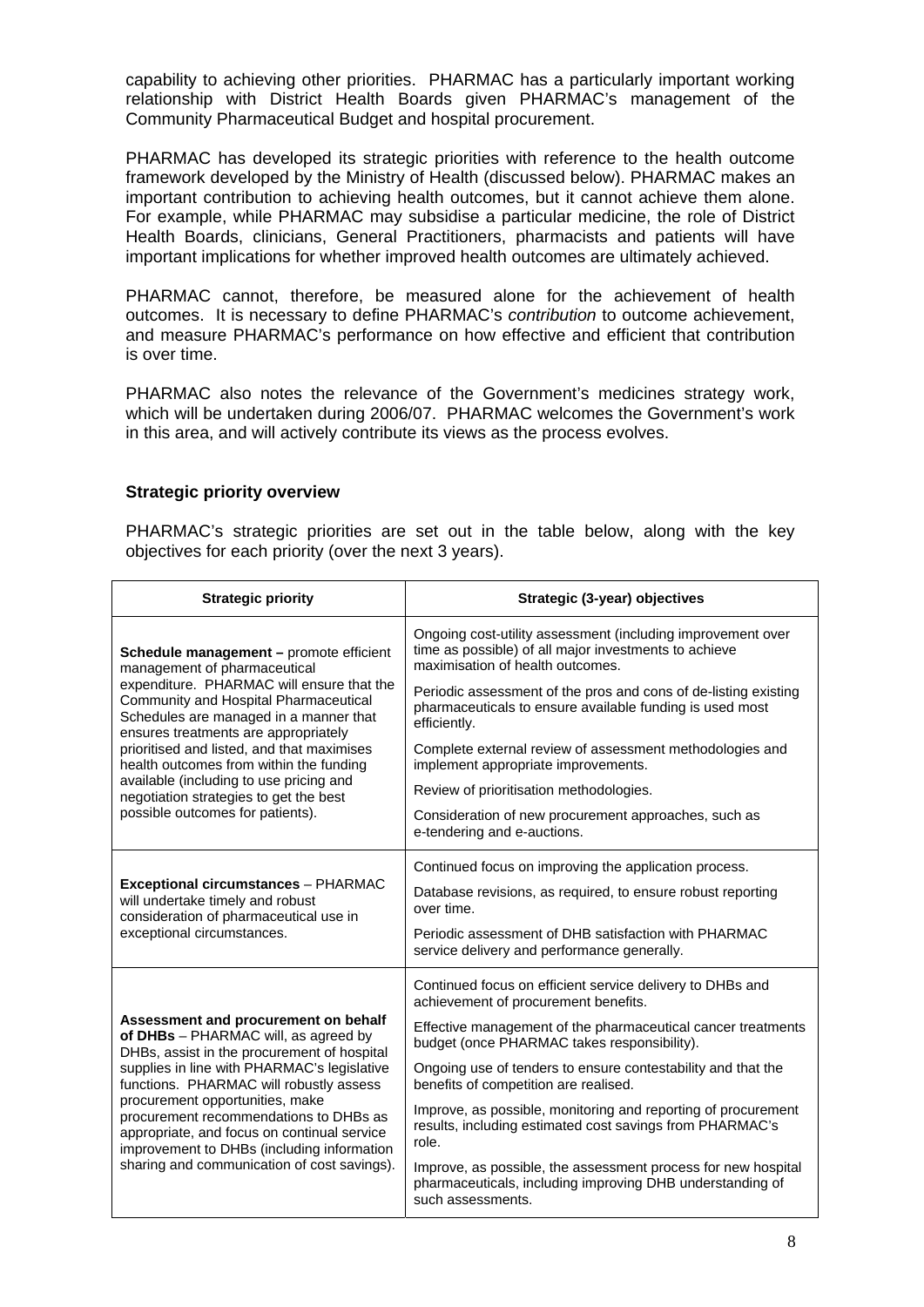| <b>Strategic priority</b>                                                                                                                                                                                                                                                                                                                                                                                                                                                   | Strategic (3-year) objectives                                                                                                                                                                                                                                                                                                                                                                                                                                                                                          |  |  |
|-----------------------------------------------------------------------------------------------------------------------------------------------------------------------------------------------------------------------------------------------------------------------------------------------------------------------------------------------------------------------------------------------------------------------------------------------------------------------------|------------------------------------------------------------------------------------------------------------------------------------------------------------------------------------------------------------------------------------------------------------------------------------------------------------------------------------------------------------------------------------------------------------------------------------------------------------------------------------------------------------------------|--|--|
|                                                                                                                                                                                                                                                                                                                                                                                                                                                                             | Periodic assessment of DHB satisfaction with PHARMAC<br>service delivery and performance generally.                                                                                                                                                                                                                                                                                                                                                                                                                    |  |  |
| Responsible use of pharmaceuticals<br>(including social marketing) - PHARMAC<br>will engage in strategies to promote the cost<br>effective, responsible use and prescribing of<br>pharmaceuticals. PHARMAC will focus its<br>efforts to align with other activity in the<br>health sector, particularly in relation to the<br>management and treatment of chronic<br>conditions including cardiovascular disease<br>and diabetes, mental health and respiratory<br>disease. | Improve, as possible, monitoring and evaluation of demand-<br>side initiatives.<br>Continued focus on working and partnering with other agencies<br>to maximise value for money from PHARMAC activities.                                                                                                                                                                                                                                                                                                               |  |  |
| Equitable access - PHARMAC will engage<br>in initiatives to promote the appropriate use<br>of pharmaceuticals by disadvantaged<br>populations, including Maori, to improve<br>health outcomes and health status with the<br>aim of ensuring utilisation is similar across<br>all groups of New Zealanders.                                                                                                                                                                  | Continued implementation of the Maori Responsiveness<br>Strategy.<br>Improve understanding of disadvantaged populations.<br>Improve identification of barriers to access, including promoting<br>process improvements with other agencies as required.<br>Continued focus on working and partnering with other agencies<br>to maximise value for money from PHARMAC activities.<br>Consideration of targeted responsiveness strategies for specific<br>population subsets (e.g. ethnic, cultural or community groups). |  |  |
| <b>Improving links between PHARMAC</b><br>initiatives - PHARMAC will seek to improve<br>its understanding of the inter-linkages and<br>synergies of all its initiatives.                                                                                                                                                                                                                                                                                                    | Increased consideration of health outcomes arising from linking<br>supply and/or demand-side initiatives.<br>Increased consideration of demand-side initiatives/opportunities<br>alongside supply-side decisions.                                                                                                                                                                                                                                                                                                      |  |  |
| Improving stakeholder relationships -<br>PHARMAC will seek to improve its<br>relationships with stakeholders, including<br>through better understanding of stakeholder<br>requirements and views, improving<br>communication, and addressing any<br>confusion that exists about the roles and<br>activities of PHARMAC.                                                                                                                                                     | Ongoing assessment of stakeholder perceptions (with a view to<br>PHARMAC being able to assess performance through time).<br>Proactive arrangement of, and continued openness to,<br>stakeholder meetings.<br>Regular review of relationship agreements, including adoption<br>of new agreements where appropriate.<br>Continued focus on communication, including to better inform<br>stakeholders of PHARMAC's role and activities.                                                                                   |  |  |
| <b>Ongoing development of PHARMAC</b><br>capability - PHARMAC will ensure that it<br>has the capability to meet its business<br>objectives through the recruitment of new<br>staff, and the development of existing staff,<br>with appropriate skills, experience and<br>knowledge. PHARMAC is also committed to<br>providing an attractive working environment,<br>including through demonstrating<br>appreciation of its staff.                                           | Continued focus on ensuring PHARMAC remains an 'employer<br>of choice'.<br>Continued focus on staff training and organisational<br>development, including succession planning and management<br>development.<br>Continued provision of the Employee Assistance Programme<br>and State Sector Retirement Savings Scheme.<br>Continued internal promotion of PHARMAC's values/culture.<br>Increased focus on capability assessment with respect to<br>PHARMAC's strategic priorities.                                    |  |  |

## **PHARMAC's contribution to health sector outcomes**

As noted above, PHARMAC has developed its strategic priorities with reference to the health outcome framework developed by the Ministry of Health (the diagram below). PHARMAC's contribution within this framework is discussed below.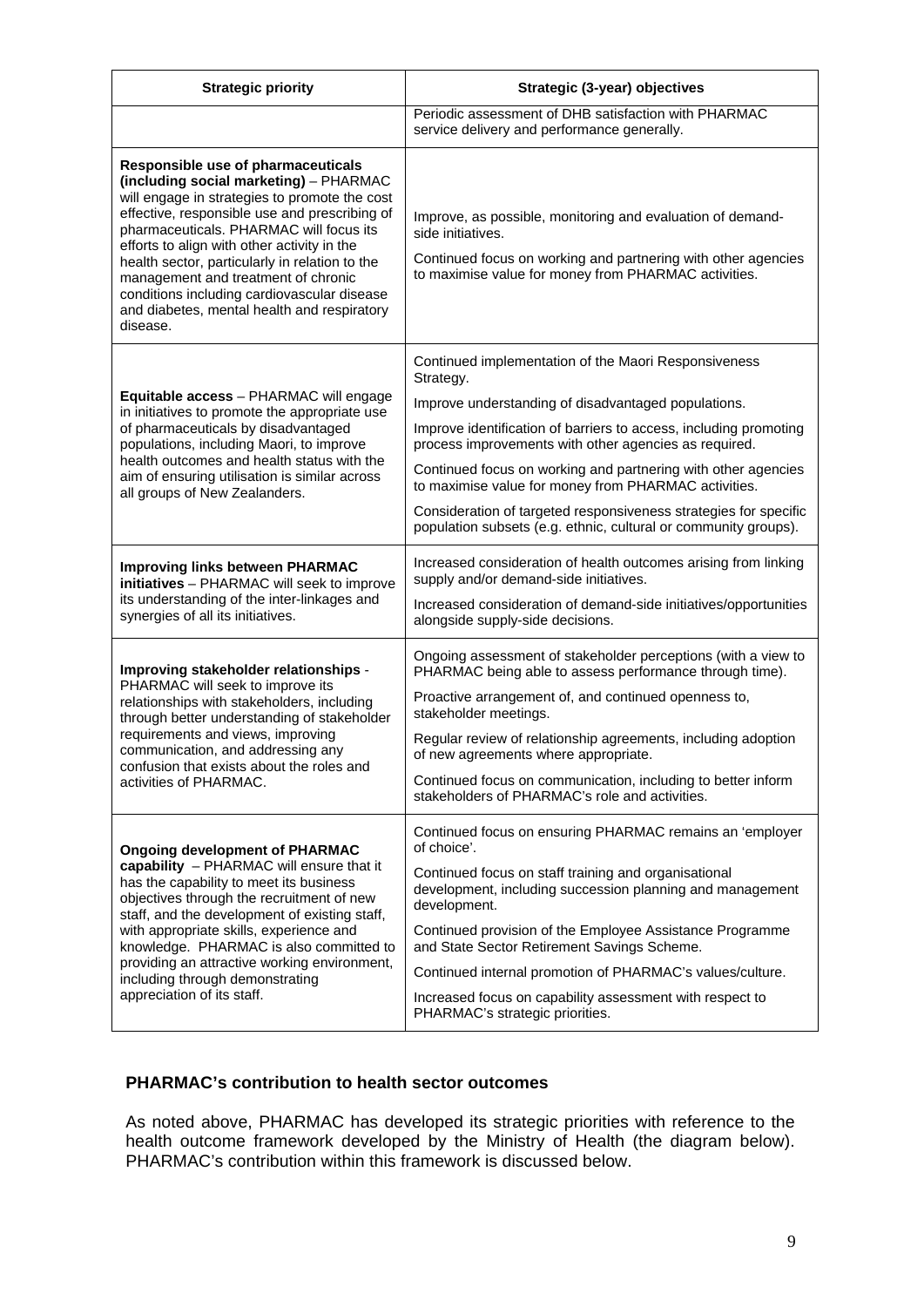#### **HEALTH OUTCOMES FRAMEWORK (Ministry of Health, 2005)**

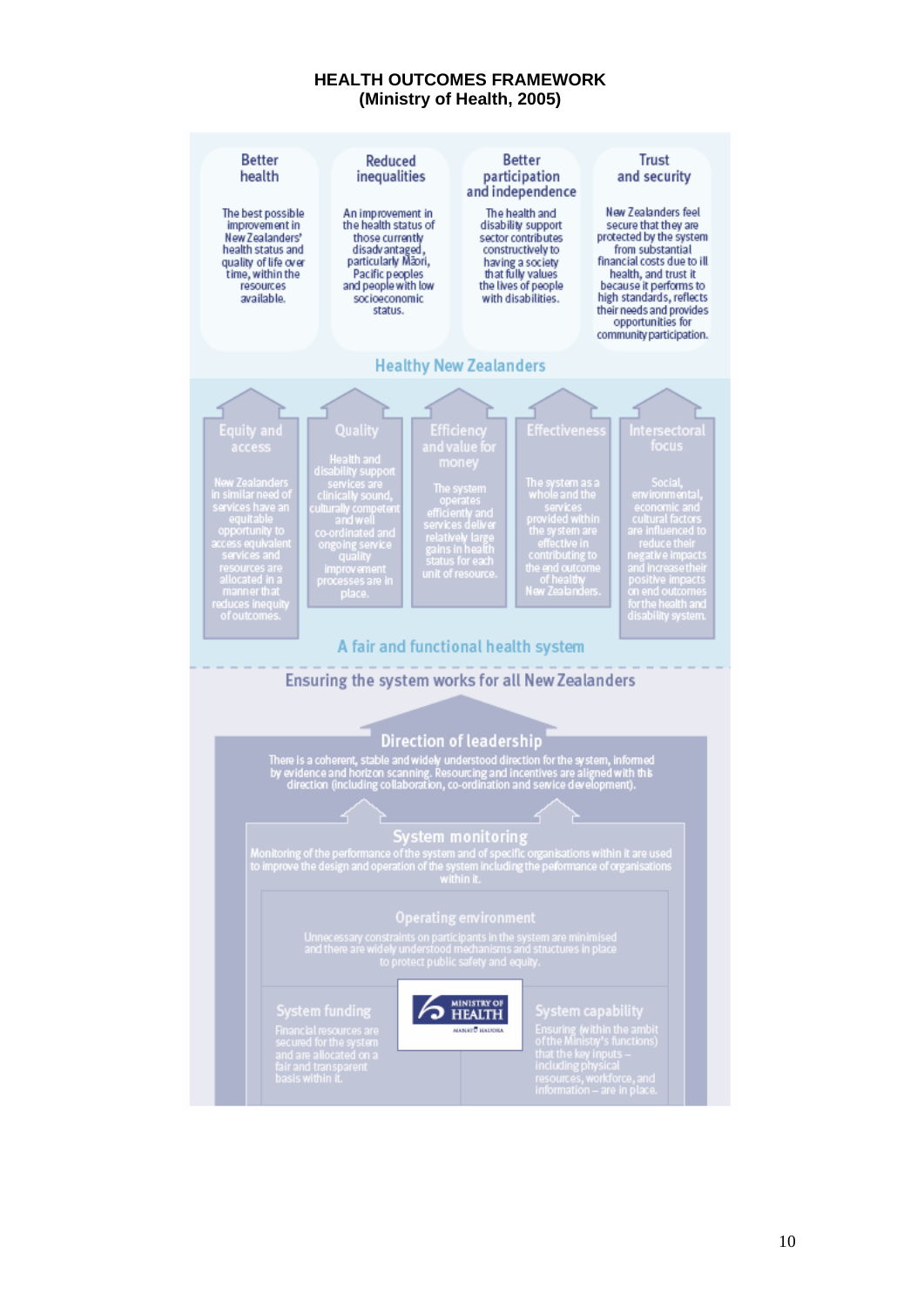The table below summarises how PHARMAC's activity fits into the top part of the diagram ("healthy New Zealanders") and the middle part of the diagram ("a fair and functional health system"). Given PHARMAC generally only *contributes* to health outcomes, PHARMAC's activity is more aligned to the second part of the table, i.e. a part of the overall health system.

| <b>Reduced inequalities</b><br><b>Better health</b>                                                                                                                                                                                                                                                                     |                                                                                                                                                                                                                                                                                                                                                         |                                                                                                                                                                                                                                                                                                       |  | <b>Better participation &amp;</b><br>independence                                                                                                                                                                                                                                              | <b>Trust &amp; security</b>                                                                                                                                                                                                                                                                                                        |                                                                                                                                                                              |  |                                                                                                                                                 |
|-------------------------------------------------------------------------------------------------------------------------------------------------------------------------------------------------------------------------------------------------------------------------------------------------------------------------|---------------------------------------------------------------------------------------------------------------------------------------------------------------------------------------------------------------------------------------------------------------------------------------------------------------------------------------------------------|-------------------------------------------------------------------------------------------------------------------------------------------------------------------------------------------------------------------------------------------------------------------------------------------------------|--|------------------------------------------------------------------------------------------------------------------------------------------------------------------------------------------------------------------------------------------------------------------------------------------------|------------------------------------------------------------------------------------------------------------------------------------------------------------------------------------------------------------------------------------------------------------------------------------------------------------------------------------|------------------------------------------------------------------------------------------------------------------------------------------------------------------------------|--|-------------------------------------------------------------------------------------------------------------------------------------------------|
| PHARMAC seeks the<br>best health outcomes<br>from within funding<br>available.<br>PHARMAC promotes<br>the responsible use of<br>medicines.                                                                                                                                                                              | Zealanders.                                                                                                                                                                                                                                                                                                                                             | PHARMAC's decisions can<br>assist people with<br>disabilities.<br>For medicines not listed on<br>the Schedule, access is<br>possible through the<br><b>Exceptional Circumstances</b><br>scheme.                                                                                                       |  |                                                                                                                                                                                                                                                                                                |                                                                                                                                                                                                                                                                                                                                    | The Pharmaceutical<br>Schedule applies<br>consistently to all New<br>PHARMAC is implementing<br>a Maori Responsiveness<br>Strategy to take account of<br>Maori health needs. |  | All New Zealanders can<br>benefit from access to<br>the Schedule.<br>Clinical effectiveness of<br>medicines is central to<br>PHARMAC decisions. |
| <b>Equity &amp; access</b>                                                                                                                                                                                                                                                                                              | Quality                                                                                                                                                                                                                                                                                                                                                 | <b>Efficiency &amp; value</b><br>for money                                                                                                                                                                                                                                                            |  | <b>Effectiveness</b>                                                                                                                                                                                                                                                                           | Intersectoral<br>focus                                                                                                                                                                                                                                                                                                             |                                                                                                                                                                              |  |                                                                                                                                                 |
| Targeted demand-<br>side initiatives to<br>groups in need.<br>Patients' health<br>need taken into<br>account in<br>decision-making.<br>EC scheme<br>increases outreach<br>by providing for<br>case-specific<br>funding.<br>Maori<br>Responsiveness<br>Strategy focussed<br>on addressing<br>Maori health<br>priorities. | Use of expert<br>advisory<br>committees (e.g.<br>PTAC)<br>Robust clinical<br>and cost-<br>effectiveness<br>assessment<br>(including use of<br>health outcome<br>data).<br>Responsible use<br>of medicines work<br>promotes higher<br>quality use of<br>medicines.<br>Staff with skills<br>and expertise<br>conducive to<br>quality decision-<br>making. | Significant savings<br>from PHARMAC's<br>management of the<br>Schedule.<br>Benefits from<br>national<br>procurements on<br>behalf of DHBs<br>(including exploring<br>new initiatives).<br>Use of a variety of<br>purchasing<br>strategies to ensure<br>maximum benefits<br>from available<br>funding. |  | Work with other health<br>sector agencies,<br>including collaborative<br>initiatives.<br>Works with community<br>groups to ensure health<br>promotion activities are<br>effective (including<br>evaluation).<br>Staff capability<br>maintained to enable<br>PHARMAC to carry out<br>its roles. | Effective working<br>relationships with<br>DHBs and DHBNZ.<br>PHARMAC's<br>activities help<br>DHBs manage their<br>budgets.<br>Work with other<br>stakeholders to<br>better understand<br>their perspectives<br>and needs.<br>Other health sector<br>costs (e.g. hospital<br>costs) taken into<br>account in funding<br>decisions. |                                                                                                                                                                              |  |                                                                                                                                                 |

## **PHARMAC'S ROLE WITHIN THE HEALTH OUTCOMES FRAMEWORK (SUMMARY ASSESSMENT ONLY)**

In summary, PHARMAC's activities contribute to health priorities and outcomes in a number of ways, including:

- pharmaceuticals having an important role in improving the health and well-being of New Zealanders throughout their lives;
- equitable access for all New Zealanders to subsidised pharmaceuticals, regardless of ability to pay;
- reducing inequalities through the Maori Responsiveness Strategy, and through demand side programmes;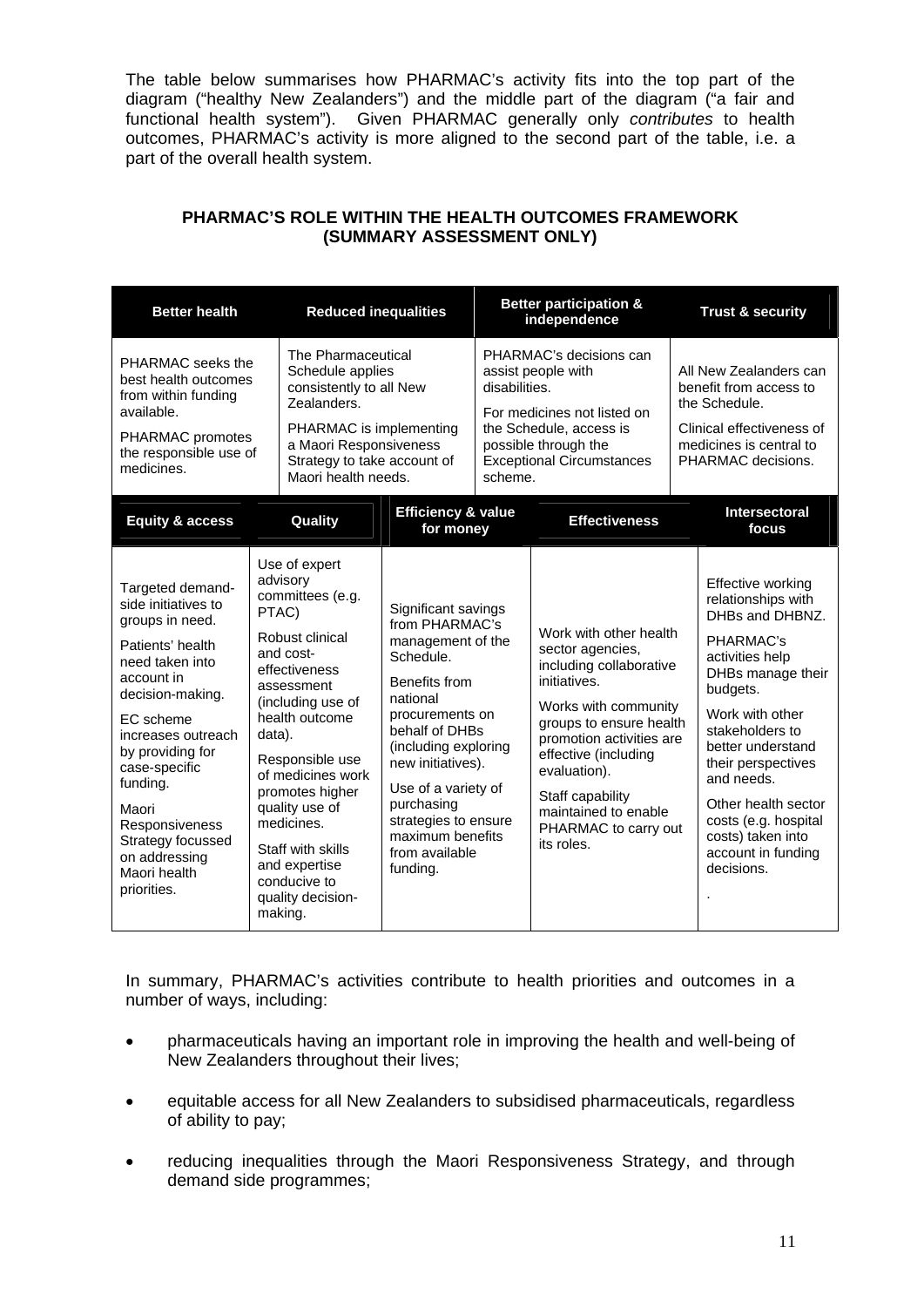- working together with other health sector agencies to help promote a highperforming system;
- investing in new drug technologies to better address, or address new, health issues; and
- promoting responsible use of pharmaceuticals as a means of enhancing the quality of medicines use.

### **Key challenges to achieving strategic priorities**

To achieve its strategic priorities, PHARMAC will need to overcome challenges, including:

- likely increasing pressure for PHARMAC to carry out its assessment processes as quickly as possible (and the importance of ensuring this does not compromise PHARMAC's integrity or the quality of its decisions);
- increasing pressure on the health budget overall (with associated pressure on the pharmaceutical budget), with PHARMAC highlighting the benefits of pharmaceuticals relative to other health treatments or interventions;
- the very high cost of some new drug technologies and an apparent industry strategy to test, in setting prices, what the pharmaceutical market will bear (this places obvious pressure on PHARMAC's budget);
- related to the above point, the fact that some new medicines address quite rare diseases, such that only a small number of people may benefit from treatment;
- recruiting and retaining appropriately skilled staff (as well as resourcing specialist committees) within a relatively tight labour market for specialist resources; and
- maintaining general public confidence in PHARMAC, including to better educate stakeholders and the public about PHARMAC's role.

In addition to the above, the Government's medicines strategy work will also have important implications for PHARMAC's future work.

### **CAPABILITY**

As noted above, a challenge for PHARMAC in achieving its strategic priorities will be ensuring sufficient organisational capability to do so. Given the critical nature of capability to PHARMAC's achievements, 'capability' itself is a strategic priority. This includes ongoing assessment of PHARMAC's capability in a range of important areas, including governance, personnel, communications, risk management, and information systems and technology. There are some important areas for focus for PHARMAC during 2006/07, including:

- new resources to investigate new hospital procurement opportunities requested of PHARMAC by DHBs;
- providing ongoing quality service delivery to DHBs given PHARMAC's role in performing certain functions on their behalf;
- strengthening the voice of consumers in PHARMAC decision-making;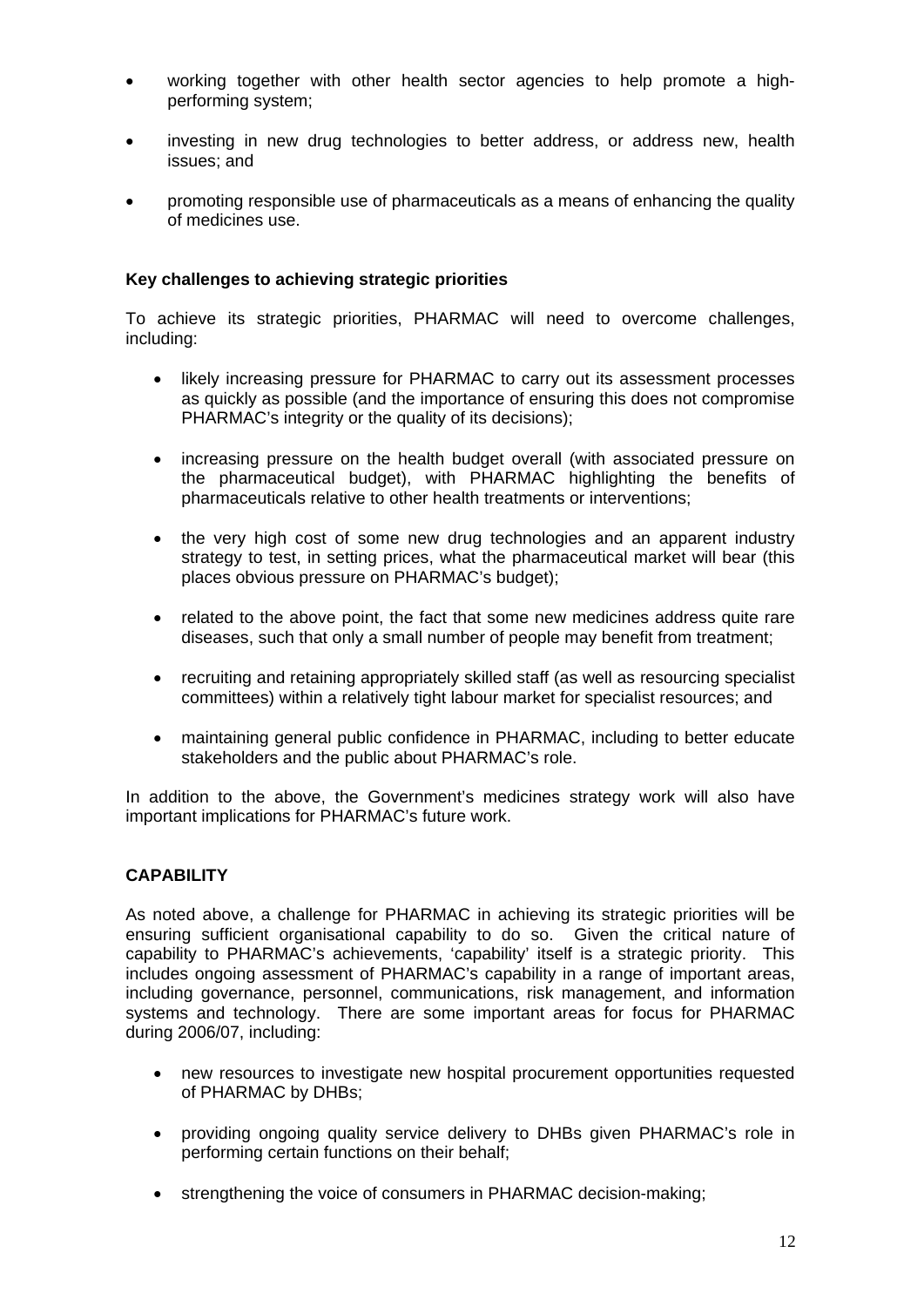- strong emphasis on communications (internal and external), including updating PHARMAC's Intranet and Website, and aligning PHARMAC's communications initiatives to the strategic priorities; and
- refreshing PHARMAC's human resources policies, including streamlining PHARMAC's recruitment processes, to maximise chances of PHARMAC remaining an employer of choice.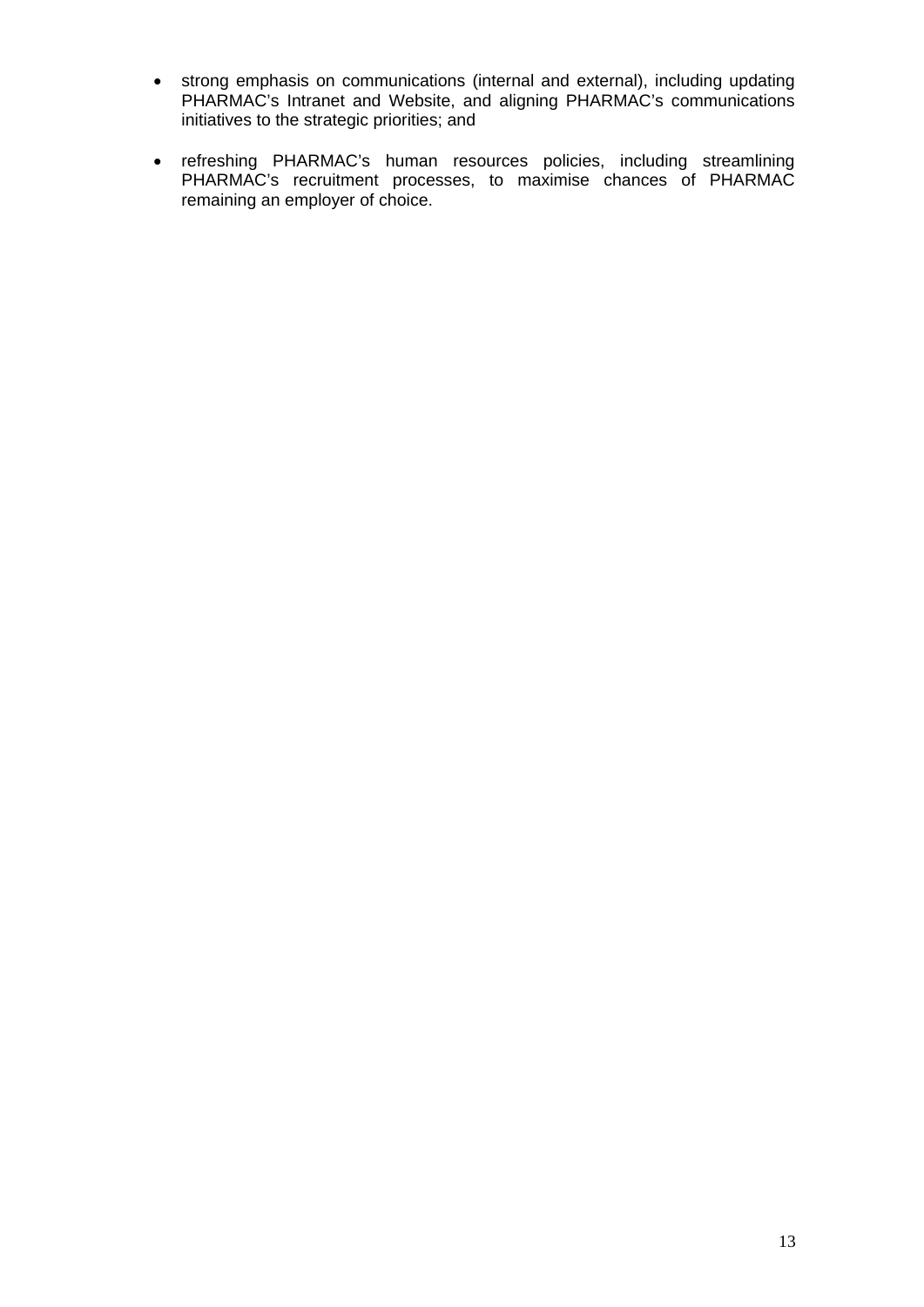# **PART 2: STATEMENT OF FORECAST SERVICE PERFORMANCE**

## **INTRODUCTION**

This part of the SOI sets out:

- PHARMAC's performance measures for 2006/07;
- PHARMAC's reporting requirements (which provide for performance assessment – both in terms of outputs and financials – through time); and
- PHARMAC's forecast financial performance.

This part addresses the requirement for PHARMAC to produce a forecast statement of service performance (in effect, a project plan) for each Output. While PHARMAC only has one Output Class, PHARMAC considers it more meaningful to provide a forecast statement of service performance for each strategic priority.

The table further below sets out the required performance statement. In considering that table, a general appreciation of PHARMAC's operational functions is required, which is first presented.

### **PHARMAC'S OPERATIONAL FUNCTIONS**

### **Managing pharmaceutical expenditure**

PHARMAC's main role is to improve the value of the Government's expenditure on pharmaceutical subsidies. In order to achieve this, PHARMAC undertakes economic and clinical assessment of new pharmaceuticals, including seeking advice from clinical committees, to determine whether new pharmaceuticals should be subsidised. PHARMAC's assessment also determines the access criteria, if any, that apply for subsidised use.

PHARMAC's success in managing the community pharmaceutical budget has been the result of supply side initiatives managing price, volume and mix of pharmaceutical expenditure. The approaches PHARMAC uses to do this include:

- use of competitive processes, such as reference pricing and tendering, so that DHBs obtain better value on existing medicines and so that new investments can be funded;
- listing pharmaceuticals that are assessed as offering value for money within the budget available, so that health outcomes for the New Zealand population are improved;
- monitoring and managing supplier contracts, so that DHBs receive maximum benefit from supply agreements; and
- with respect to targeting, use of the Special Authority mechanism (an approval process for subsidised prescribing).

PHARMAC has an indicative three-year community pharmaceutical funding path, including a provision for new investments. Each year the Minister reviews the funding path, taking into consideration changes in access to doctors' services, changes in Government policy and other aspects that are forecast to impact on the Community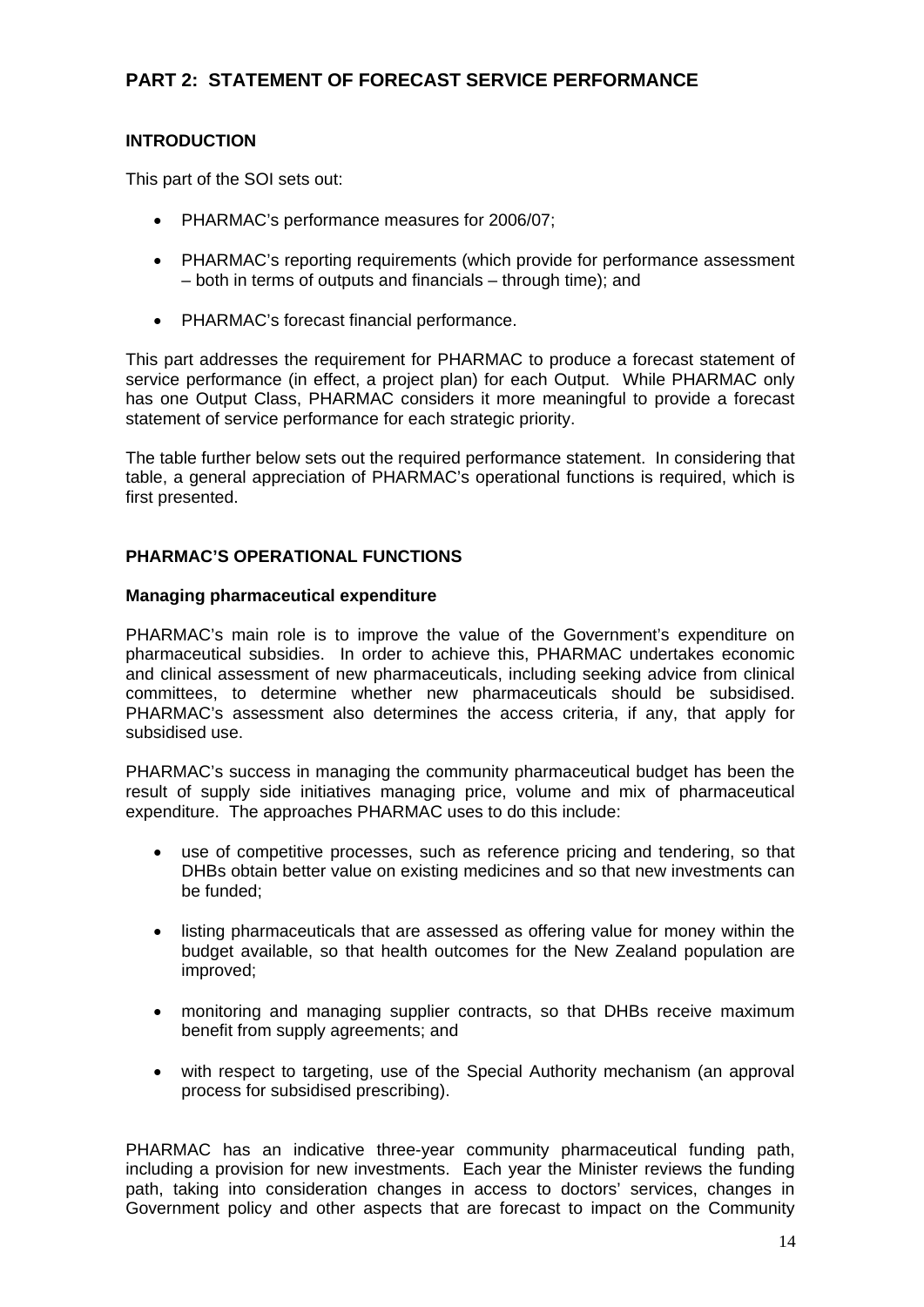Pharmaceutical Budget. Year one of the budget is definitively set, and years two and three are indicative only. This allows PHARMAC and suppliers to plan future investments with more certainty.

PHARMAC puts considerable work into determining what priority to assign to new pharmaceutical technologies. With the increasing cost of new pharmaceuticals, available funding is usually insufficient to fund all new medicines, so careful choices need to be made. PHARMAC regularly reviews new funding applications and uses decision criteria (as outlined in its Operating Policies and Procedures) to determine which new pharmaceuticals have the greatest funding priority. A range of new investments are envisaged for the future (subject to budget and detailed assessment), including those related to the therapeutic areas of oncology; infections; diabetes; blood and blood forming; musculoskeletal; mental health and asthma.

The Community Pharmaceutical Budget is a notional budget target, which is the net result of District Health Board reimbursements to pharmacies for prescribed medicines, minus revenue received from pharmaceutical companies as rebates. The Community Pharmaceutical Budget for 2006/07 is \$600 million (excluding GST). This represents about 3% growth from the 2005/06 budget.

The underlying growth in the Community Pharmaceutical Budget reflects new, more expensive medicines, and a forecast increase in prescription volumes. The level of budget increase also reflects the savings PHARMAC is expected to achieve from future decisions. That is, the budget increase is significantly below the underlying growth in the market due to increasing prescription volumes and a shift from the use of cheaper to more expensive, newer drugs.

### **Demand Side activities**

PHARMAC has a statutory function to promote the responsible use of pharmaceuticals. Demand side activities play an important role in enabling PHARMAC to comprehensively manage pharmaceutical expenditure and use. In part, this involves understanding the factors that drive *demand* for pharmaceuticals.

Demand side campaigns are intended to have tangible outcomes in terms of either health gains and/or fiscal efficiency. Campaign work during 2006/07 will include:

- supporting community-based activities resulting from the "One Heart Many Lives" cardiovascular risk awareness campaign;
- continued use of the "Wise Use of Antibiotics" campaign;
- promoting best prescribing practices to clinicians and providing prescriber support;
- continued funding for the SPARC "Green Prescriptions" initiative;
- continued support of Diabetes NZ in the production of patient education resources; and
- an education campaign about childhood asthma.

In the development and implementation of campaigns, PHARMAC works proactively with health providers and stakeholder groups (e.g. New Zealand Guidelines Group; Royal NZ College of General Practitioners; NZ College of Pharmacists; the Pharmaceutical Society and Pharmacy Guild; Best Practice Advocacy Centre NZ; Sport and Recreation NZ; Asthma and Respiratory Foundation and Plunket). PHARMAC also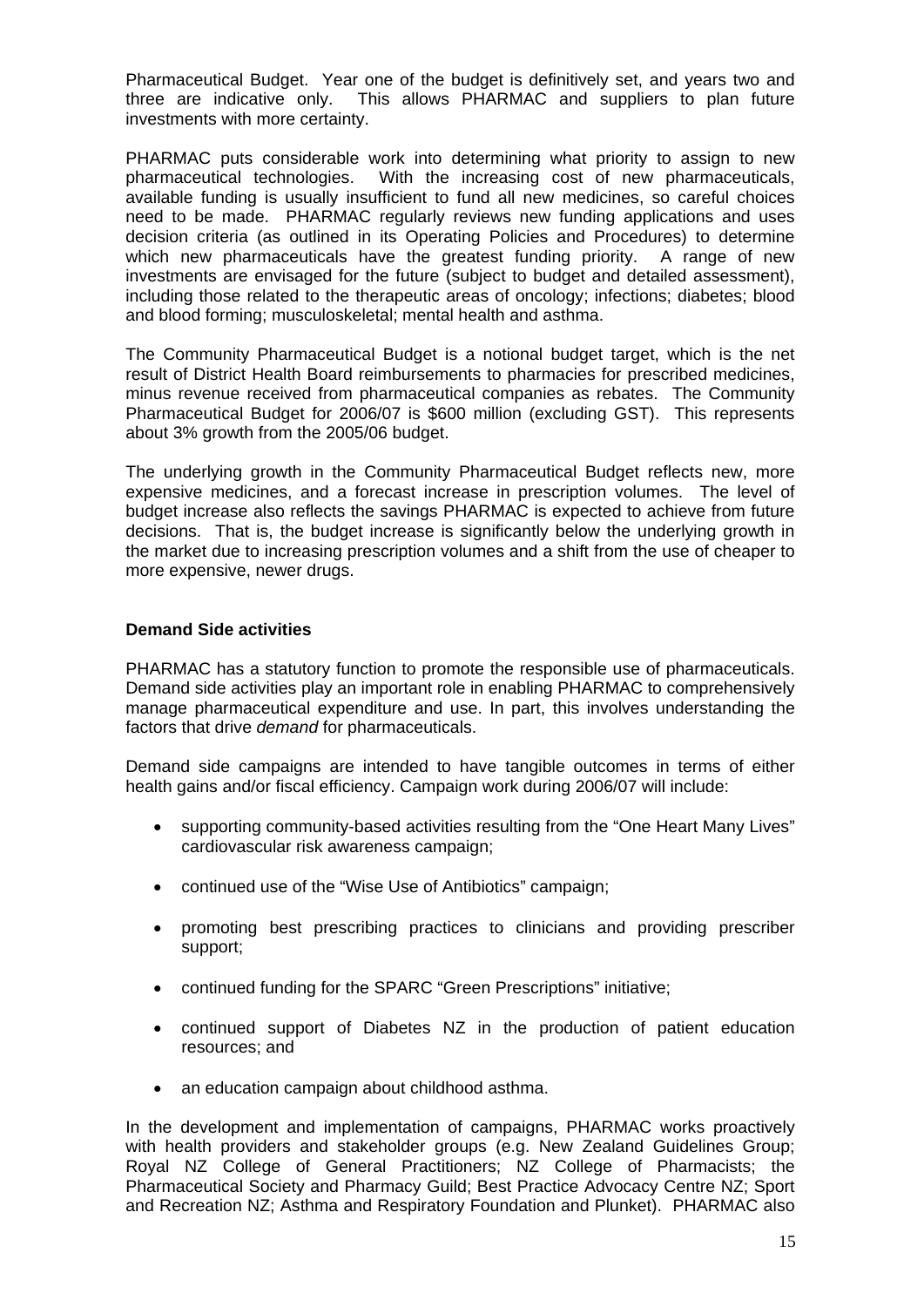seeks to ensure its activities are aligned and coordinated with DHBs and activities contracted through PHOs.

PHARMAC funds its Demand Side activities through a combination of Ministry of Health funding and funding from DHBs. Each campaign has specific targets indicating health gains and/or savings that DHBs may expect from investing in the campaigns.

#### **PHARMAC's Maori Responsiveness Strategy**

In addressing the priorities in the New Zealand Health Strategy and He Korowai Oranga, PHARMAC will continue to implement its Maori Responsiveness Strategy. This strategy is designed to increase Maori uptake of medicines, and also ensure that medicines are used appropriately.

The Maori use of medicines programme has a number of aspects, including training resources, strengthening the links between PHARMAC and providers of health services to Maori; partnering with local health providers and organisations in developing and distributing materials specifically for Maori patients.

PHARMAC will continue to develop its own understanding of the needs of Maori, including through data improvement. Improved ethnicity data has already highlighted that while all New Zealanders have the same access to subsidised medicines regardless of location, Maori uptake is lower. Further, epidemiological information reveals that the burden of disease, especially cardiovascular, asthma and diabetes, is disproportionate amongst Maori. To reduce disparities between Maori and other New Zealanders, PHARMAC needs to ensure that these considerations are taken into account.

PHARMAC has strengthened its own capability in this area through recruitment and appointment of personnel with specialist skills and experience.

#### **Hospital pharmaceutical purchasing**

Since September 2001 when the National Hospital Pharmaceutical Strategy was adopted, PHARMAC has implemented national procurement contracts for DHB Hospitals that are expected to produce savings of over \$12 million per year (of an estimated \$150 million total spend on hospital pharmaceuticals).

PHARMAC's procurement initiatives include the seasonal influenza vaccine and Recombinant Factor VIII for haemophilia, where savings are estimated at \$6 million per year (in addition to the \$12 million savings on other pharmaceuticals). PHARMAC has commenced procurement processes for some other substances used in DHB hospitals, including bulk intravenous fluids, radiological contrast media and dialysis fluids. PHARMAC will consider other areas of DHB hospital procurement where appropriate and with agreement from DHBs.

### **Exceptional Circumstances (Community and Hospital)**

PHARMAC has responsibility for managing the Community and Hospital Exceptional Circumstances (EC) programmes. These programmes provide for approval of treatments for patients, in rare and unusual clinical situations, who have a high need for pharmaceuticals that are not otherwise subsidised.

PHARMAC will continue to work to improve the efficiency of the EC programmes, including reducing the time it takes for an application to be considered.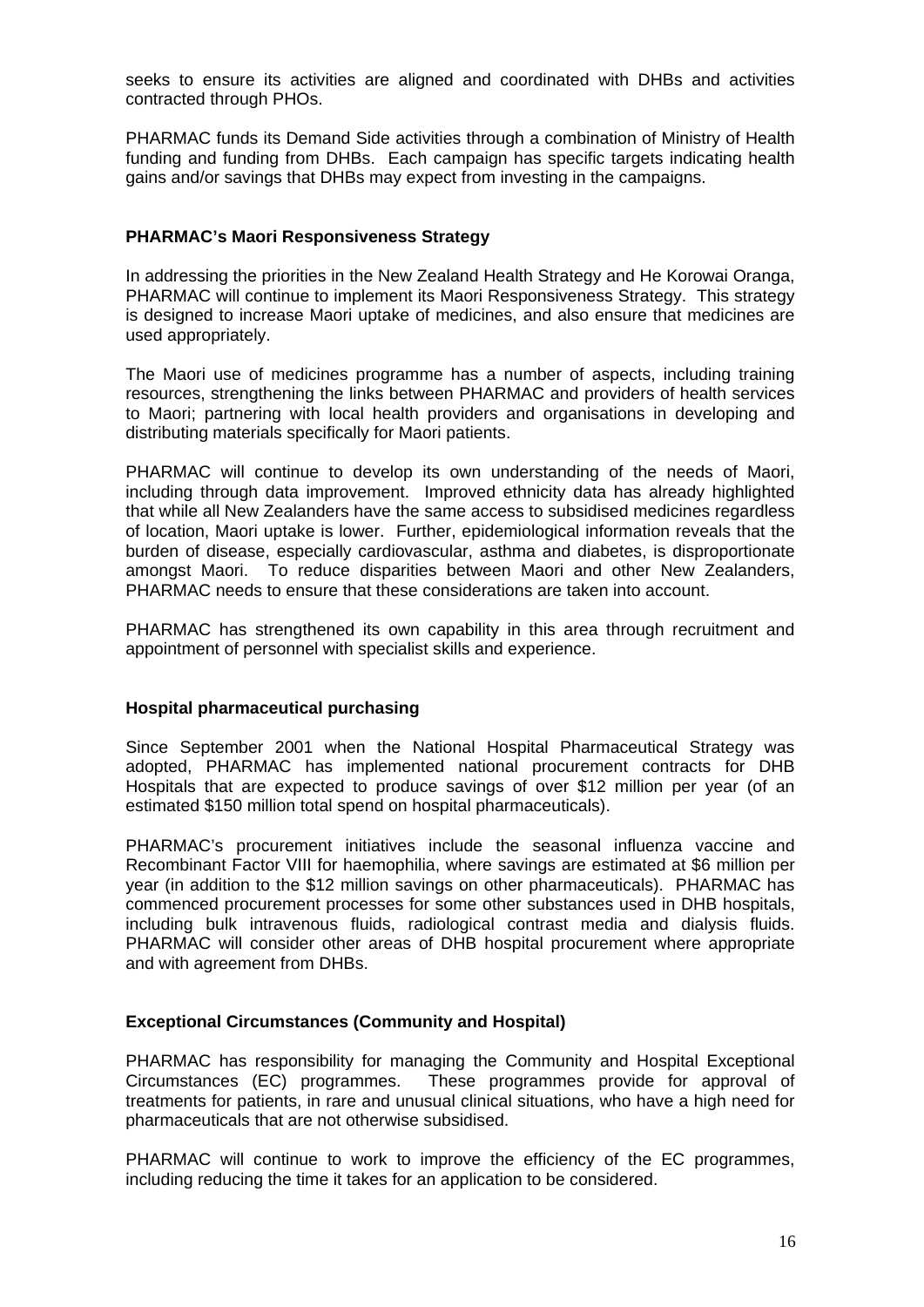## **Discretionary Community Supply provisions**

To provide for DHBs to be able to dispense pharmaceuticals not on the Pharmaceutical Schedule (when cost-effective to do so), PHARMAC's Board approved, as from 1 July 2003, two new provisions of the Pharmaceutical Schedule. The provisions, which are detailed in Section H of the Pharmaceutical Schedule, are known as "Discretionary Community Supply (DCS)" and "Hospital Exceptional Circumstances (Hospital EC)".

## **PERFORMANCE MEASURES FOR 2006/07**

The table below sets out PHARMAC's forecast performance for 2006/07. As noted above, performance measures and objectives are presented for each strategic priority. PHARMAC intends to:

- continue to effectively manage the Pharmaceutical Schedule by listing products and making other changes that help achieve objectives outlined in the New Zealand Health Strategy;
- continue PHARMAC's work in promoting the responsible use of pharmaceuticals by focussing on projects with measurable outputs and/or outcomes over the medium term;
- continue to seek ongoing benefits through nationwide hospital pharmaceutical purchasing (including to continue steps to transfer the management of the Cancer Basket);
- contribute to improving the health status of all New Zealanders by helping ensure all New Zealanders have similar access to subsidised pharmaceuticals, including through the Maori Responsiveness Strategy; and

• review capability, including internal structures and skill sets, to ensure that PHARMAC is best placed to achieve its strategic objectives.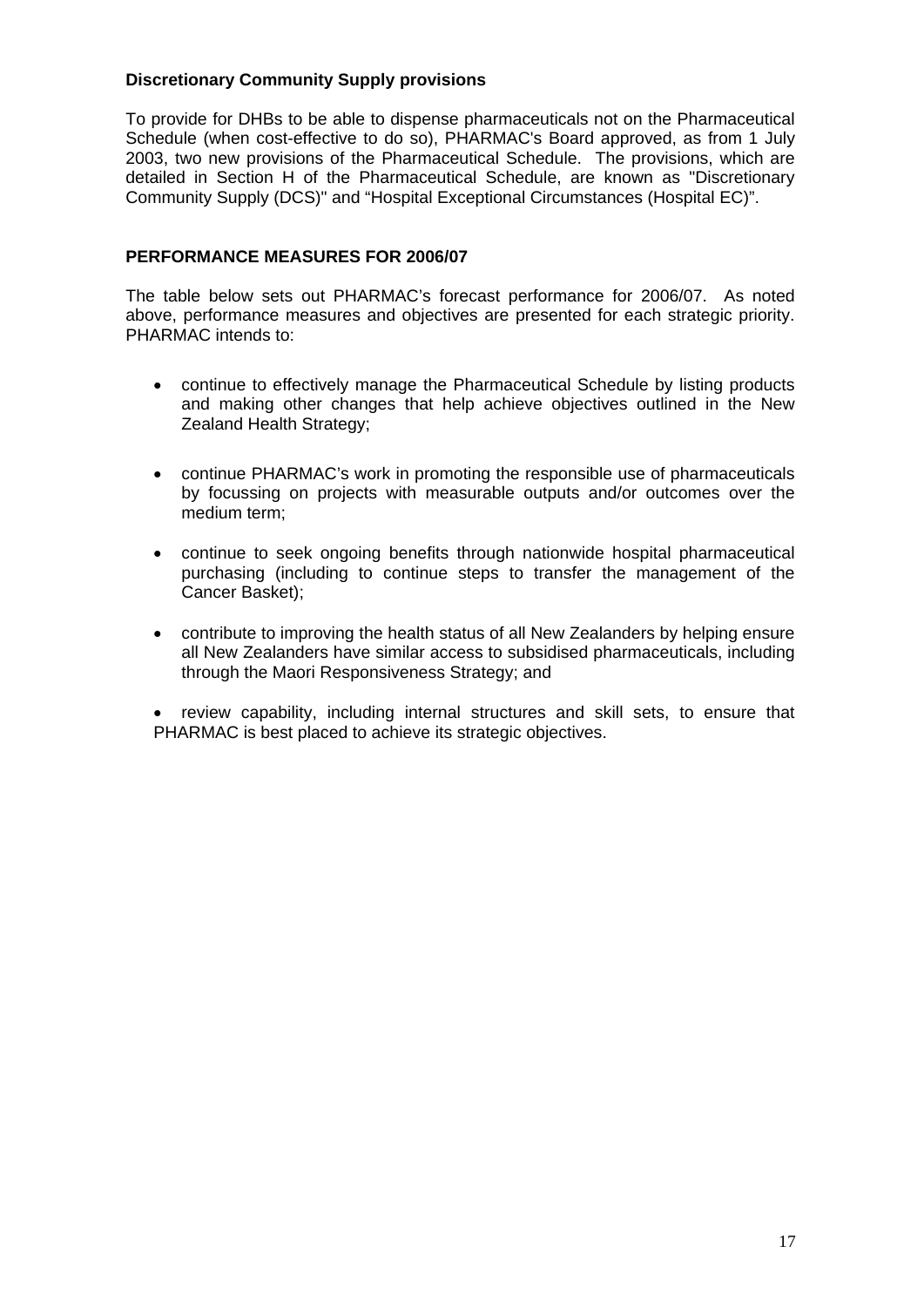|                                                                                                                                              | <b>Strategic priority</b>                                                                                                                                    | 2006/07 Deliverable                                                                                                                                                                                                                                    | <b>Timing</b>                                 |
|----------------------------------------------------------------------------------------------------------------------------------------------|--------------------------------------------------------------------------------------------------------------------------------------------------------------|--------------------------------------------------------------------------------------------------------------------------------------------------------------------------------------------------------------------------------------------------------|-----------------------------------------------|
|                                                                                                                                              |                                                                                                                                                              | 1.1 Cost-utility assessment of all major<br>investments.                                                                                                                                                                                               | As required                                   |
|                                                                                                                                              |                                                                                                                                                              | 1.2 Printing and dissemination of the Community<br>Pharmaceutical Schedule.                                                                                                                                                                            | 4-monthly<br>book, with<br>monthly<br>updates |
| 1.                                                                                                                                           | Schedule management -<br>promote efficient management<br>of pharmaceutical expenditure.                                                                      | 1.3 Printing and dissemination of the Hospital<br>Pharmaceutical Schedule.                                                                                                                                                                             | As required                                   |
| PHARMAC will ensure that the<br>Community and Hospital<br>Pharmaceutical Schedules are<br>managed in a manner that<br>ensures treatments are |                                                                                                                                                              | 1.4 Expenditure on subsidised community<br>pharmaceuticals within budget (\$600 million<br>(excl GST)), after deduction of rebates from<br>pharmaceutical suppliers. The quarterly<br>budgets, inclusive of rebates, are (excl GST):                   |                                               |
|                                                                                                                                              | appropriately prioritised and<br>listed, and that maximises                                                                                                  | Q1: \$151.5 million                                                                                                                                                                                                                                    | 30 Sept 06                                    |
|                                                                                                                                              | health outcomes from within                                                                                                                                  | Q2: \$156.3 million                                                                                                                                                                                                                                    | 31 Dec 06                                     |
|                                                                                                                                              | the funding available (including<br>to use pricing and negotiation                                                                                           | Q3: \$143.6 million                                                                                                                                                                                                                                    | 31 March 07                                   |
|                                                                                                                                              | strategies to get the best                                                                                                                                   | Q4: \$148.7 million                                                                                                                                                                                                                                    | 30 June 07                                    |
|                                                                                                                                              | possible outcomes for<br>patients).                                                                                                                          |                                                                                                                                                                                                                                                        |                                               |
|                                                                                                                                              |                                                                                                                                                              | 1.5 Review the quarterly expenditure targets and,<br>if appropriate, propose amendments to those<br>deliverables to DHBs and the Ministry.                                                                                                             | Quarterly                                     |
|                                                                                                                                              |                                                                                                                                                              | 1.6 In discussion with DHBs, review the spend<br>target mid way through the year, and<br>recommend any adjustments to the Minister.                                                                                                                    | 30 Dec 06                                     |
| 2.                                                                                                                                           | <b>Exceptional circumstances -</b><br>PHARMAC will undertake<br>timely and robust<br>consideration of<br>pharmaceutical use in<br>exceptional circumstances. | 2.1. Turnaround for community, hospital and<br>cancer-related exceptional circumstances<br>applications of 4 weeks, 48 hours and 72<br>hours respectively.<br>2.2 Identify drugs that could be moved from<br>Hospital Exceptional Circumstances to the | As required                                   |
|                                                                                                                                              |                                                                                                                                                              | Discretionary Community Supply list.<br>3.1 Progress report on transfer of management of                                                                                                                                                               |                                               |
| 3.                                                                                                                                           | <b>Assessment and</b>                                                                                                                                        | hospital Pharmaceutical Cancer Treatments to<br>PHARMAC.                                                                                                                                                                                               | 31 Dec 06                                     |
|                                                                                                                                              | procurement on behalf of<br><b>DHBs</b> - PHARMAC will, as<br>agreed by DHBs, assist in the<br>procurement of hospital                                       | 3.2 Provide a report about DHB compliance with<br>restricted brand contracts to DHBs and the<br>supplier annually.                                                                                                                                     | 31 Dec 06                                     |
|                                                                                                                                              | supplies in line with<br>PHARMAC's legislative<br>functions. PHARMAC will<br>robustly assess procurement                                                     | 3.3 Monitor Recombinant Factor VIII, bulk IV fluids<br>and radiological contrast media national<br>contracts.                                                                                                                                          | Ongoing                                       |
|                                                                                                                                              | opportunities, make<br>procurement<br>recommendations to DHBs as                                                                                             | 3.4 Implement a procurement strategy for dialysis<br>fluids.                                                                                                                                                                                           | 31 Dec 06                                     |
|                                                                                                                                              | appropriate, and focus on<br>continual service improvement<br>to DHBs (including information<br>sharing and communication of<br>cost savings).               | 3.5 Investigate other areas of DHB hospital<br>procurement where it could be of assistance to<br>DHBs to have a centralised contracting<br>process.                                                                                                    | 31 Dec 06                                     |
|                                                                                                                                              |                                                                                                                                                              | 3.6 Produce 8-10 substantive assessments of new<br>hospital pharmaceuticals                                                                                                                                                                            | As required                                   |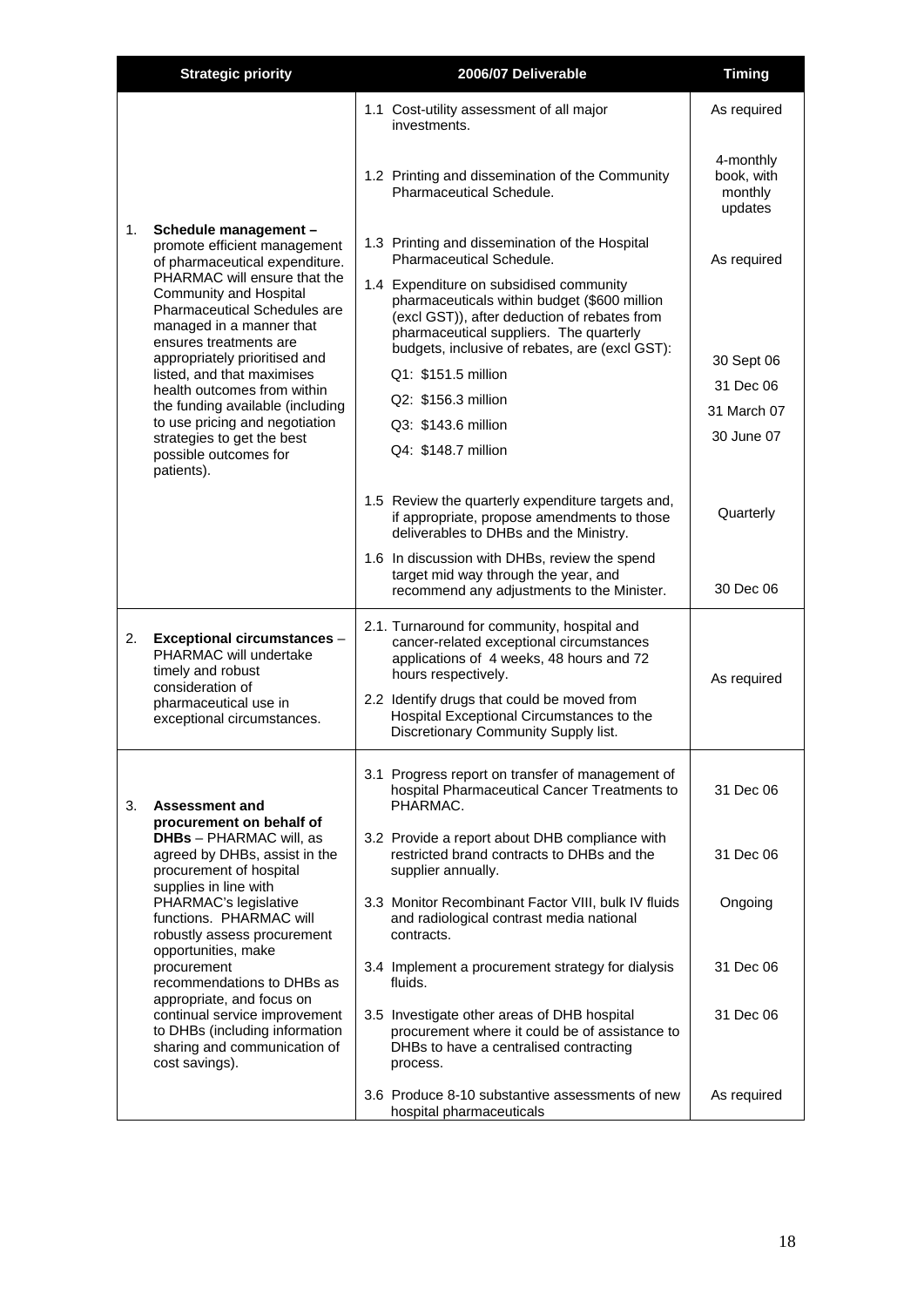|                                                                                                                                                                                                  | 4.1 Deliver the annual Wise Use of Antibiotics<br>campaign and present a report to the Ministry<br>evaluating the 2006 campaign.                                                                                                                            | 1 March 07   |
|--------------------------------------------------------------------------------------------------------------------------------------------------------------------------------------------------|-------------------------------------------------------------------------------------------------------------------------------------------------------------------------------------------------------------------------------------------------------------|--------------|
| Responsible use of<br>4.                                                                                                                                                                         | 4.2 Undertake a feasibility study of initiatives that<br>can address polypharmacy. PHARMAC will<br>present the findings to the Ministry and District<br>Health Boards with recommendations<br>regarding the implementation of a project, if<br>appropriate. | 30 Jun 07    |
| pharmaceuticals (including<br>social marketing) -<br>PHARMAC will engage in                                                                                                                      | 4.3 Continue roll out and implementation of the<br>One Heart Many Lives campaign.                                                                                                                                                                           | Ongoing      |
| strategies to promote the cost<br>effective, responsible use and<br>prescribing of<br>pharmaceuticals. PHARMAC                                                                                   | 4.4. Prepare a report regarding recommendations<br>and, if appropriate, a project plan for activity in<br>the area of childhood asthma management.                                                                                                          | 1 Feb 07     |
| will focus its efforts to align<br>with other activity in the health<br>sector, particularly in relation<br>to the management and<br>treatment of chronic conditions<br>including cardiovascular | 4.5 Complete a competitive process for an<br>external organisation to provide services<br>relating to the responsible use of<br>pharmaceuticals and contract with an external<br>agency for these services.                                                 | 1 Feb 07     |
| disease and diabetes, mental<br>health and respiratory disease.                                                                                                                                  | 4.6 PHARMAC will work with District Health<br>Boards to ensure that services provided by the<br>external organisation are aligned with the PHO<br>performance framework where relevant.                                                                     | Ongoing      |
|                                                                                                                                                                                                  | 4.7 Contract for the delivery of the Green<br>Prescription programme in 2006/07, including<br>monitoring contractual targets.                                                                                                                               | Ongoing      |
|                                                                                                                                                                                                  | 4.8 Participate in the strategic review of the Green<br>Prescription programme.                                                                                                                                                                             | As required  |
|                                                                                                                                                                                                  | 5.1 Work with NZ College of Pharmacists to<br>improve pharmacists' understanding of Maori<br>health issues.                                                                                                                                                 | 31 Apr 07    |
| Equitable access -<br>5.<br>PHARMAC will engage in<br>initiatives to promote the                                                                                                                 | 5.2 Complete an evaluation report that reviews<br>PHARMAC's progress made on the 2002<br>Maori Responsiveness Strategy.                                                                                                                                     | 31 Aug 06    |
| appropriate use of<br>pharmaceuticals by<br>disadvantaged populations,<br>including Maori, to improve                                                                                            | 5.3 Develop a five-year work programme to further<br>progress PHARMAC's Maori Responsiveness<br>Strategy.                                                                                                                                                   | 31 Jan 07    |
| health outcomes and health<br>status with the aim of ensuring<br>utilisation is similar across all<br>groups of New Zealanders.                                                                  | 5.4 Work with the Ministry of Health on the<br>development of the Whakatataka II 2007-2011<br>Maori Health Action Plan with respect to<br>pharmaceuticals.                                                                                                  | 30 June 07   |
|                                                                                                                                                                                                  | 5.5 Deliver the national training workshops for<br>primary care nurses and community health<br>workers on improving Maori Use of Medicines.                                                                                                                 | 30 June 2007 |
| <b>Improving links between</b><br>6.<br><b>PHARMAC initiatives -</b><br>PHARMAC will seek to<br>improve its understanding of<br>the inter-linkages and<br>synergies of all its initiatives.      | 6.1 Complete a preliminary report on a framework<br>for considering complementarity and<br>achievement of the strategic (3-year)<br>outcomes.                                                                                                               | 30 June 07   |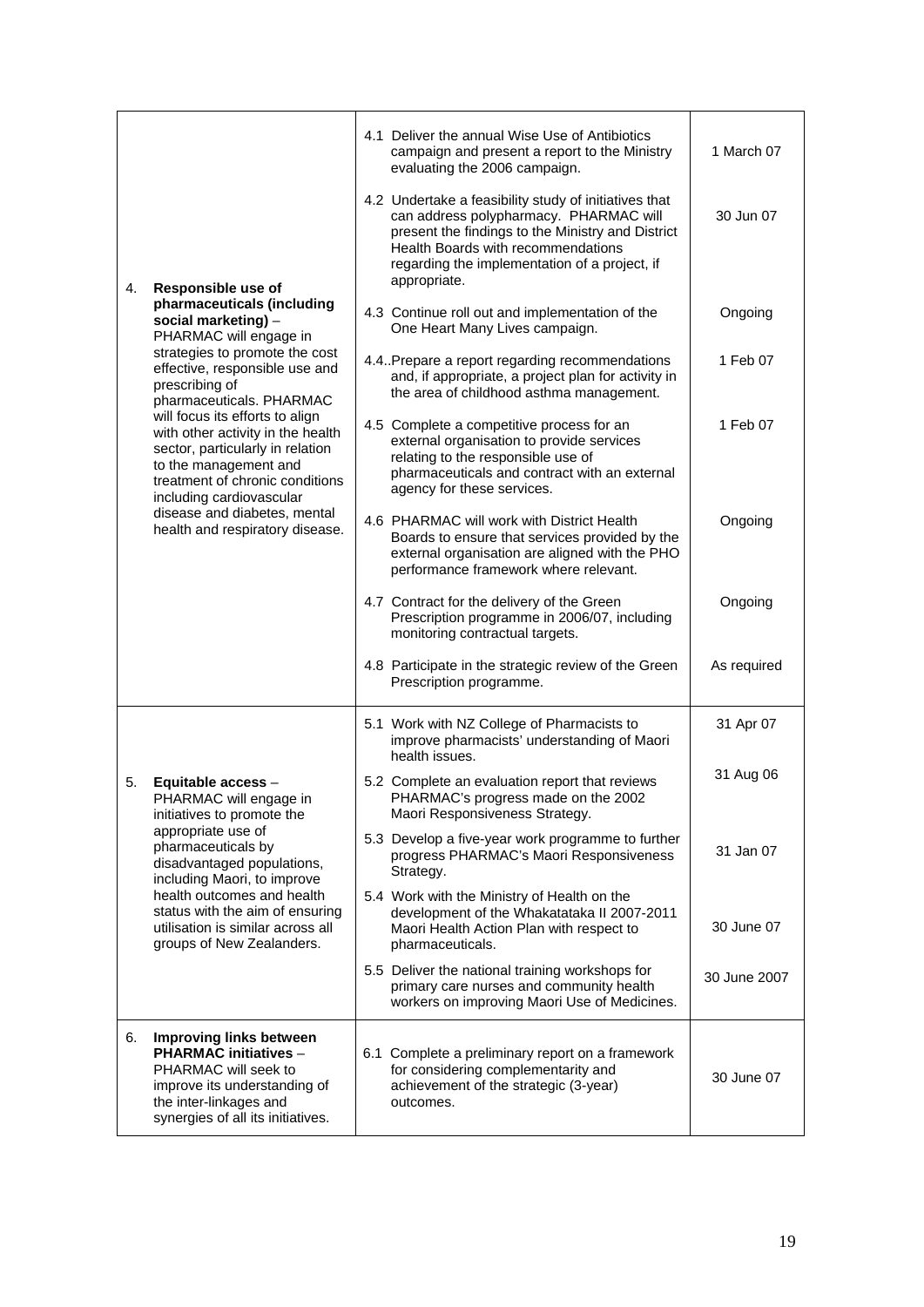| 7. | Improving stakeholder<br>relationships - PHARMAC will<br>seek to improve its<br>relationships with<br>stakeholders, including<br>through better understanding<br>of stakeholder requirements<br>and views, improving<br>communication, and<br>addressing any confusion that<br>exists about the roles and<br>activities of PHARMAC.                                                                                                       | 7.1 Update the communications and stakeholder<br>strategy to ensure alignment with strategic<br>priorities<br>7.2 Review, as required, existing relationship<br>agreements<br>7.3 Develop and implement, as desirable, new<br>relationship agreements | 30 Dec 06<br>30 Dec 06<br>30 June 07 |
|----|-------------------------------------------------------------------------------------------------------------------------------------------------------------------------------------------------------------------------------------------------------------------------------------------------------------------------------------------------------------------------------------------------------------------------------------------|-------------------------------------------------------------------------------------------------------------------------------------------------------------------------------------------------------------------------------------------------------|--------------------------------------|
| 8. | Ongoing development of<br>PHARMAC capability -<br>PHARMAC will ensure that it<br>has the capability to meet its<br>business objectives through<br>the recruitment of new staff,<br>and the development of<br>existing staff, with appropriate<br>skills, experience and<br>knowledge. PHARMAC is also<br>committed to providing an<br>attractive working<br>environment, including through<br>demonstrating appreciation of<br>its staff. | 8.1 Review, update and implement Human<br>Resources policies and strategy.<br>8.2 Review and update PHARMAC's recruitment<br>process.<br>8.3 Review, update and implement the<br>administration manual of PHARMAC's policies<br>and procedures.       | 30 Dec 06<br>30 Dec 06<br>30 June 07 |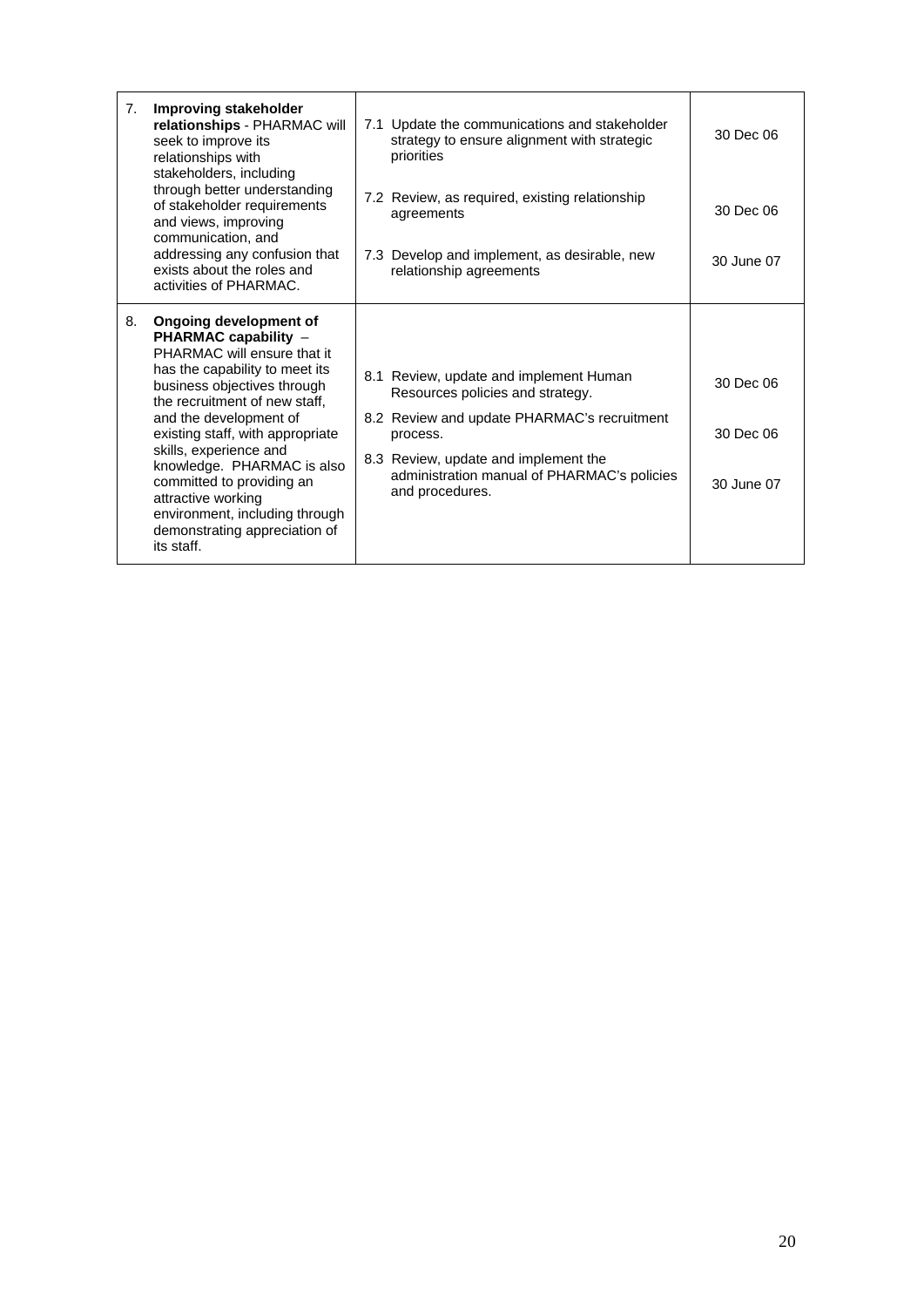## **REPORTING**

### **Monthly Reports**

PHARMAC will provide the Minister and the Director-General of Health with a monthly report by the  $20<sup>th</sup>$  working day of the following month covering, at a minimum:

- (a) pharmaceutical subsidy expenditure and rebates compared with budget and revised forecasts of expenditure and rebates when appropriate;
- (b) major Schedule decisions;
- (c) significant issues or developments the Minister or Ministry should be aware of;
- (d) any potential non-performance against the Crown Funding Agreement;
- (e) PHARMAC's operational and demand-side financial performance showing:
	- (i) Year to date: actual, budget, variance (\$), variance (%), with commentary to explain significant variances:
	- (ii) Year to date financial performance;
	- (iii) Year to date financial position;
	- (iv) Year end forecast; and
	- (v) Year end budget.

#### **Quarterly Reports**

PHARMAC will provide a quarterly report to the Ministry of Health comprising:

- PHARMAC's performance against all 2006/07 deliverables that fell due in the previous quarter. PHARMAC may also outline progress made towards achievement of significant milestones due in later months;
- an update on price, volume, mix and expenditure indices;
- a statement of cashflows for the immediately preceding quarter; and
- PHARMAC's use of the Legal Risk Fund, including; litigation expenditure; confirmation that PHARMAC has used the monies in the Fund in accordance with the model set out in the Minister's letter of 6 November 2003; and, following the end of each financial year, identification of any unspent operating litigation budget added to the Fund.

### **Informal Reports**

In addition to the formal reports the Board, will, at any time necessary:

- alert the Minister and the Ministry to any emerging factors that PHARMAC is aware of that could preclude the achievement of any expectation set out in the Crown Funding Agreement and this SOI; and
- inform the Minister and the Ministry of any issue likely to be of significance to the Minister.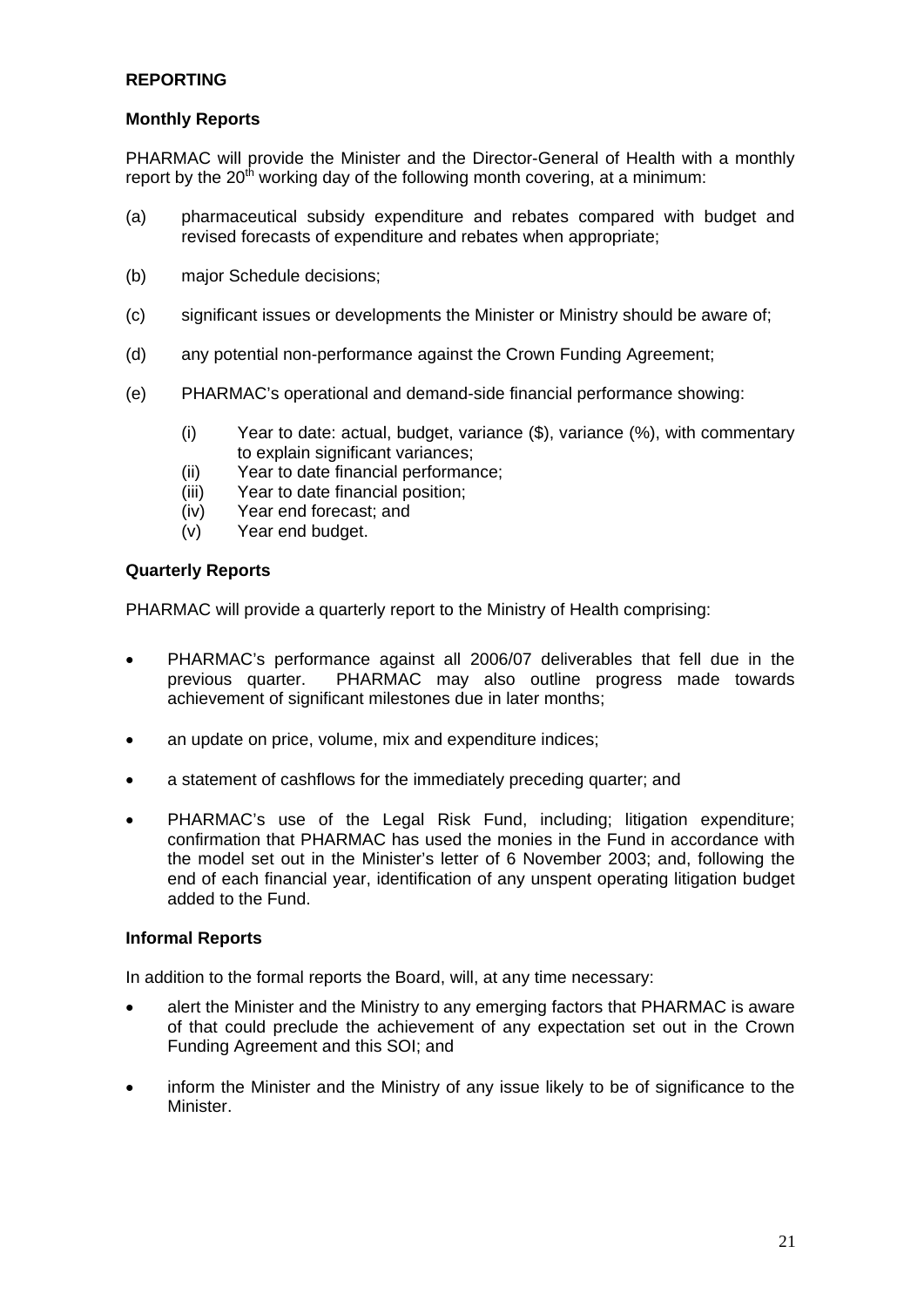On request, PHARMAC will provide:

- the Ministry with information that will enable the Ministry to prepare Ministerial briefings and draft speech notes in writing and, where practicable, in agreed form;
- the Ministry with information (in writing and in an agreed form) that will enable the relevant Minister to, in a timely manner:
	- o respond to Parliamentary questions;
	- o deal with routine Ministerial correspondence; and
	- o deal with select committee inquiries; and
- information within the control of the PHARMAC Board, that enables the Ministry, on the Minster's behalf, to conduct special reviews and audits of PHARMAC's performance, which may be carried out as often as the Crown reasonably believes those reviews and audits are required as agreed between the parties.

#### **Reports to Parliament**

The content and timing of reports to Parliament shall comply with the requirements of the CE, NZPHD and the PF Acts.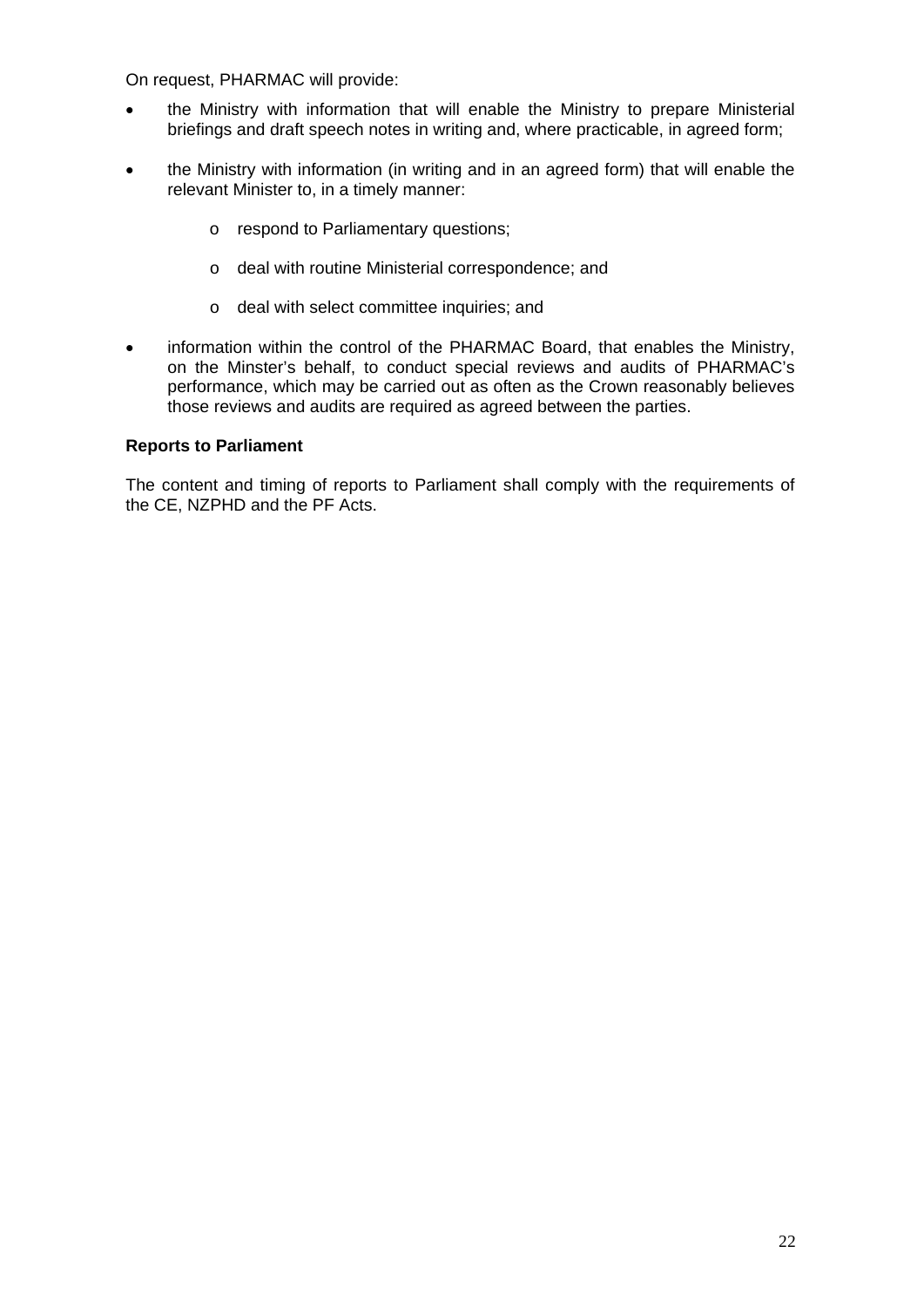### **FINANCIAL AND OWNERSHIP INFORMATION**

#### **Statement of accounting policies**

#### Reporting entity

PHARMAC is a body corporate owned by the Crown with perpetual succession and is responsible for securing for eligible people in need of pharmaceuticals, the best health outcomes that are reasonably achievable from pharmaceutical treatment and from within the amount of funding provided. It has sole responsibility for managing the Pharmaceutical Schedule.

Forecast financial statements in this document have been prepared in accordance with the Crown Entities Act 2004 and generally accepted accounting practice.

#### Measurement system

The general accounting policies, recognised as appropriate for the measurement and reporting of financial performance and position on a historical cost basis, have been followed in the preparation of the projected financial statements.

#### Accounting policies

The following particular accounting policies, which materially affect the measurement of results and financial position, have been applied.

#### Valuation of assets

Fixed assets are valued at cost less accumulated depreciation. Accounts receivable are valued at net realisable value.

#### **Depreciation**

Depreciation of fixed assets is calculated using the straight line method to allocate the historical cost over the estimated useful life of each asset. Major depreciation periods are:

| Office equipment       | $2.5 - 5$ years |
|------------------------|-----------------|
| EDP equipment          | 2.5 years       |
| Furniture and fittings | 5 years         |
| Leasehold improvements | 5 years         |

#### Revenue recognition

Revenue received from the Crown to cover operating costs is recognised as the revenue falls due.

#### Goods and Services Tax (GST)

All amounts shown are exclusive of goods and services tax, with the exception of debtors and creditors, which are shown GST inclusive.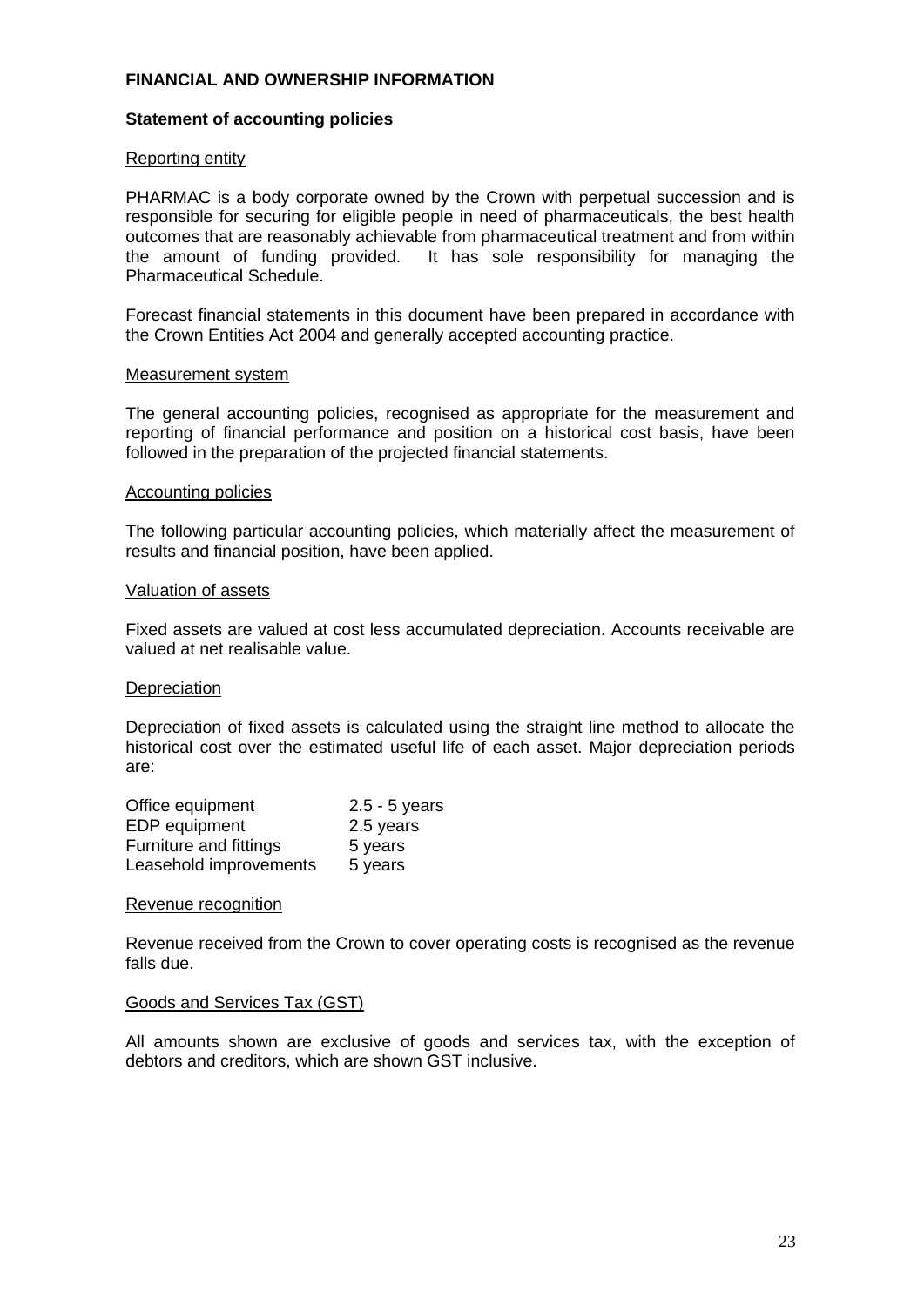#### **Taxation**

For the purposes of the Inland Revenue Acts, PHARMAC is a "public authority" as stated in section 169 of the Crown Entities Act 2004.

#### Financial instruments

There are no financial instruments that expose PHARMAC to foreign exchange risk or off balance sheet risks, although PHARMAC has entered into contracts with pharmaceutical suppliers that provide for limited variations in price according to exchange rate fluctuations.

All financial instruments, including bank accounts, accounts receivable and accounts payable are disclosed at their fair value. Revenue and expenses, in relation to the financial instruments, are recognised in the Statement of Financial Performance.

#### Employment entitlements

PHARMAC's liability for annual leave has been provided for and has been calculated on an entitlement basis at current rates of pay.

#### Budgeted figures

The 2006/07 budget figures, and 2007/08 and 2008/09 forecast figures have been prepared in accordance with generally accepted accounting policies adopted by the Board.

#### Leases

PHARMAC leases office premises. As all the risks of ownership are retained by the lessor, these leases are classified as operating leases. Operating leases are expensed in the period in which they are incurred.

#### Changes in accounting policies

There are no changes in accounting policies. All accounting policies have been applied on a consistent basis.

#### Departure from FRS-42

The financial reporting standard about preparing prospective financial statements (FRS-42) says that the (prospective) forecast statements for an upcoming financial year should be prepared using the same standards as the statements at the end of that financial year.

The prospective (forecast) financial statements in this SOI have been prepared in accordance with NZ GAAP. However, from 1 July 2007 a new set of accounting standards will be used in New Zealand called the New Zealand Equivalents to International Financial Reporting Standards (NZIFRS). This means that the financial statements at the end of the financial years 2007/08 and 2008/09 will be prepared in accordance with the new NZIFRS but the prospective (forecast) statements in this document are prepared using the previous standards (NZ GAAP).

The prospective statements for 2007/08 and 2008/09 in this SOI do not comply with FRS-42 because the full impact of the NZIFRS has not yet been determined.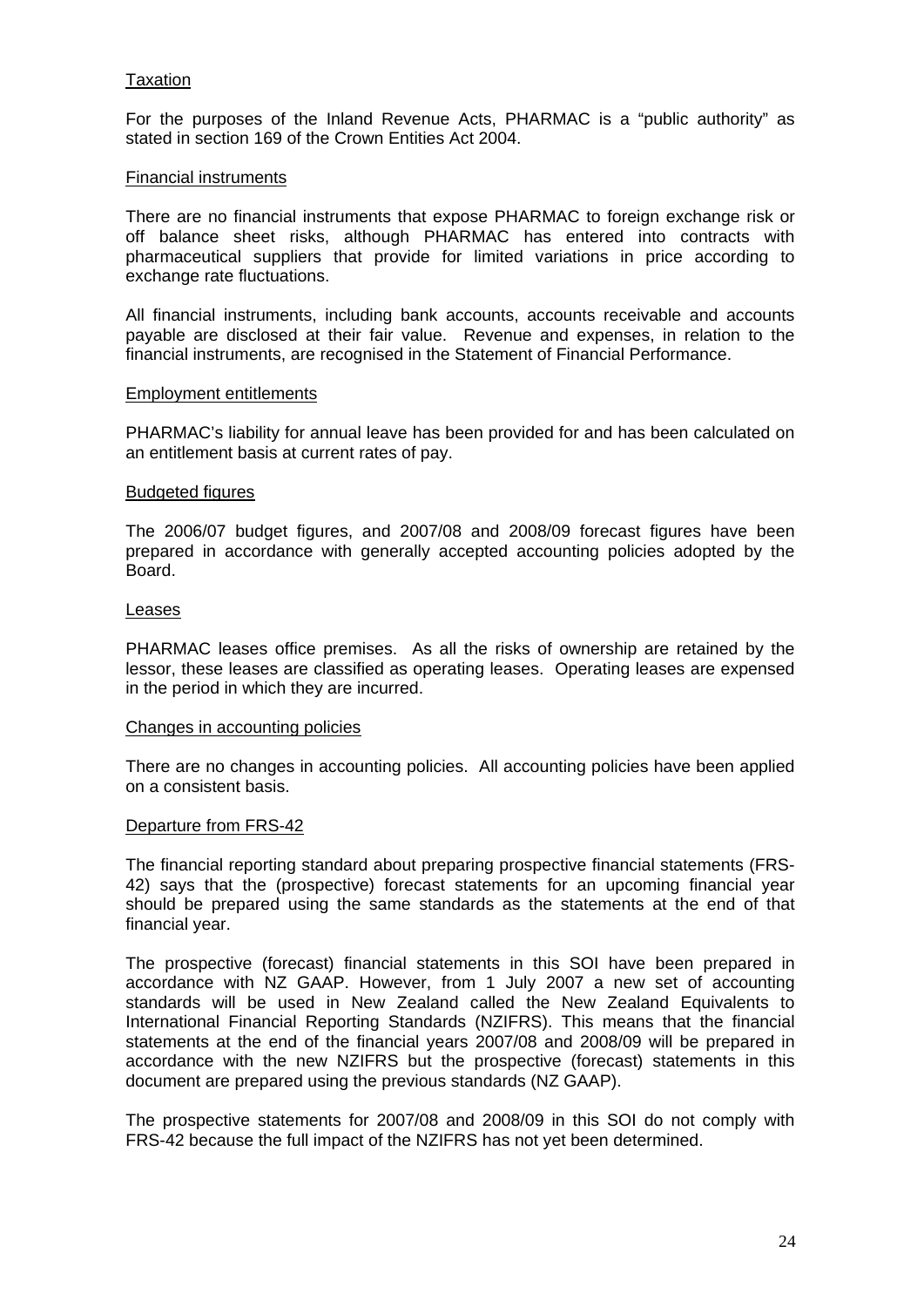### **Key Assumptions**

The operating budget has been based upon the continuation of PHARMAC's existing level of activity, provision for new activities, future work plans and estimated costs. Actual results may differ from Forecast.

The summarised financial information presented is forward looking and based on prudent assumptions which may or may not eventuate. The financial forecasts are dependent on the outcome of funding negotiations for the out-years. Accordingly, the actual financial performance, financial position and cash flows are likely to vary from the projected information presented.

PHARMAC's budget for 2006/07 is around 3% higher than the 2005/06 budget, but around 12% higher (on current forecast excluding one-off costs) than expected total expenditure for 2005/06. PHARMAC recognises that this level of growth (on 2005/06 actual spend) is higher than would generally be expected against inflationary pressure and general growth in the health sector. However, in 2006/07, PHARMAC intends to intensify its efforts around some of its core activities and undertake developmental work for new initiatives, which it is in a position to fund from previous surpluses. This work includes pandemic preparedness; evolving progress toward management of the cancer basket, PHARMAC's Seminar Series; PHARMAC's high cost medicines review; the Government's Medicines Strategy work; and working with DHBs on procurement (including new initiatives) such as radiological contrast media and anaesthetic gases.

With a view to ensuring sustainable funding, and better identifying the appropriate source of funding, PHARMAC will undertake further work during 2006/07 on the appropriate split of costs between Ministry funding (i.e. baseline funding and one-off costs) and funding direct from DHBs for services provided to them.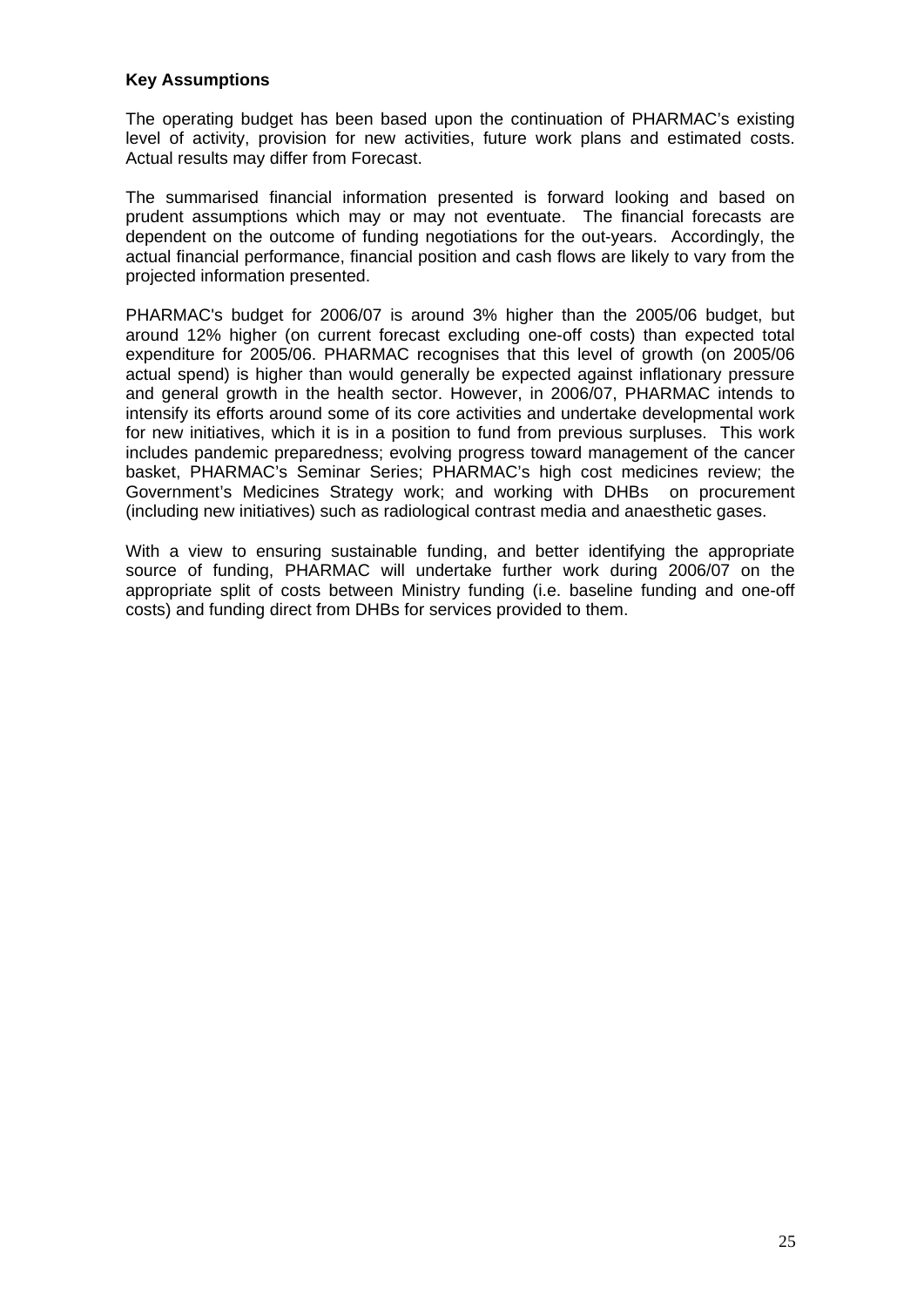# **PROJECTED STATEMENT OF FINANCIAL PERFORMANCE**

|                                              | FOR THE PERIOD<br>OF 1 JULY 2006 TO<br>30 JUNE 2007 | FOR THE<br>PERIOD OF 1<br><b>JULY 2007 TO</b><br>30 JUNE 2008 | FOR THE PERIOD OF 1<br>JULY 2008 TO 30 JUNE<br>2009 |
|----------------------------------------------|-----------------------------------------------------|---------------------------------------------------------------|-----------------------------------------------------|
|                                              | \$000                                               | \$000                                                         | \$000                                               |
|                                              | (GST EXCL)                                          | (GST EXCL)                                                    | (GST EXCL)                                          |
| <b>REVENUE</b>                               |                                                     |                                                               |                                                     |
| CROWN:                                       |                                                     |                                                               |                                                     |
| <b>OPERATING</b>                             | 8,060                                               | 8,302                                                         | 9,651                                               |
| RESPONSIBLE USE OF<br><b>PHARMACEUTICALS</b> | 2,895                                               | 2,982                                                         | 3,071                                               |
| <b>INTEREST RECEIVED</b>                     | 400                                                 | 200                                                           | 100                                                 |
| DHB CONTRIBUTION                             | 2,577                                               | 2,846                                                         | 2,894                                               |
| <b>TOTAL REVENUE</b>                         | 13,932                                              | 14,330                                                        | 15,716                                              |
| <b>OPERATING</b><br><b>EXPENDITURE</b>       |                                                     |                                                               |                                                     |
| OPERATING COSTS                              | 5.423                                               | 4,418                                                         | 4,537                                               |
| SALARIES AND RELATED<br><b>COSTS</b>         | 4.953                                               | 5,101                                                         | 5,254                                               |
| <b>AUDIT FEES</b>                            | 27                                                  | 27                                                            | 27                                                  |
| <b>DIRECTORS FEES</b>                        | 124                                                 | 124                                                           | 124                                                 |
| <b>DEPRECIATION</b>                          | 412                                                 | 440                                                           | 440                                                 |
| RENTALS AND LEASES                           | 248                                                 | 248                                                           | 248                                                 |
| HIGH COST MEDICINES                          | 570                                                 | 300                                                           | 320                                                 |
| RESPONSIBLE USE OF<br><b>PHARMACEUTICALS</b> | 4,485                                               | 4,829                                                         | 4,954                                               |
| TOTAL EXPENDITURE                            | 16,242                                              | 15,487                                                        | 15,904                                              |
| <b>NET</b><br>SURPLUS/(DEFICIT)              | (2,310)                                             | (1, 157)                                                      | (188)                                               |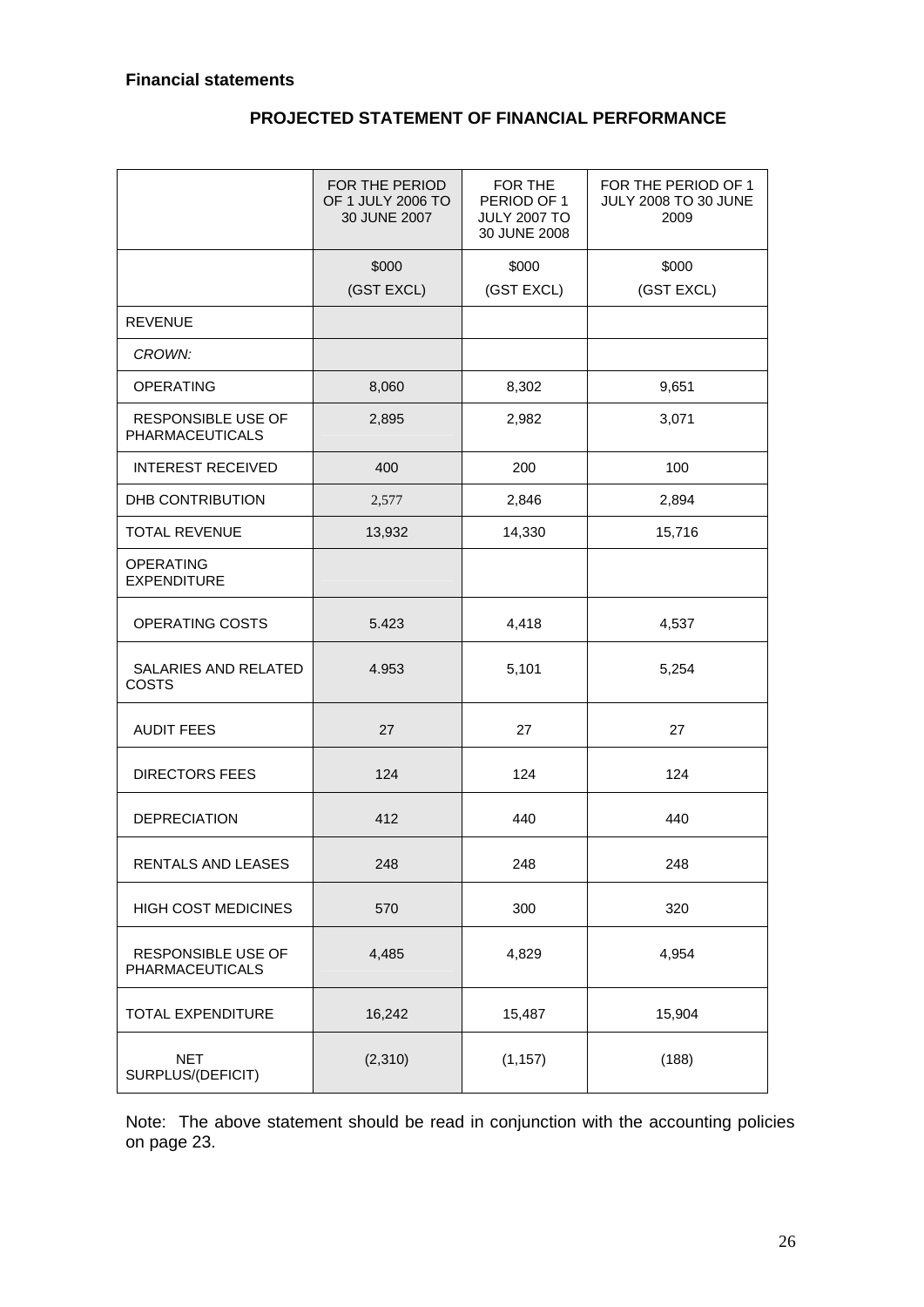# **PROJECTED STATEMENT OF FINANCIAL POSITION**

|                                         | AT 30 JUNE<br>2006/2007 | AT 30 JUNE<br>2007/2008 | AT 30 JUNE<br>2008/2009 |
|-----------------------------------------|-------------------------|-------------------------|-------------------------|
|                                         | \$000                   | \$000                   | \$000                   |
|                                         | (GST EXCL)              | (GST EXCL)              | (GST EXCL)              |
| <b>PUBLIC EQUITY</b>                    |                         |                         |                         |
| <b>RETAINED EARNINGS &amp; RESERVES</b> | 2,317                   | 1,160                   | 972                     |
| <b>LEGAL RISK FUND</b>                  | 4,800                   | 4,800                   | 4,800                   |
| <b>TOTAL PUBLIC EQUITY</b>              | 7,117                   | 5,960                   | 5,772                   |
| <b>REPRESENTED BY:</b>                  |                         |                         |                         |
| <b>CURRENT ASSETS</b>                   |                         |                         |                         |
| <b>CASH AND BANK</b>                    | 7,869                   | 6,699                   | 6,511                   |
| RECEIVABLES AND PREPAYMENTS             | 100                     | 100                     | 100                     |
| TOTAL CURRENT ASSETS                    | 7,969                   | 6,799                   | 6,611                   |
|                                         |                         |                         |                         |
| <b>NON-CURRENT ASSETS</b>               |                         |                         |                         |
| <b>FIXED ASSETS</b>                     | 500                     | 500                     | 400                     |
| TOTAL NON-CURRENT ASSETS                | 500                     | 500                     | 400                     |
|                                         |                         |                         |                         |
| <b>TOTAL ASSETS</b>                     | 8,469                   | 7,299                   | 7,011                   |
|                                         |                         |                         |                         |
| <b>CURRENT LIABILITIES</b>              |                         |                         |                         |
| <b>PAYABLES</b>                         | 1,352                   | 1,339                   | 1,239                   |
| <b>TOTAL CURRENT LIABILITIES</b>        | 1,352                   | 1,339                   | 1,239                   |
|                                         |                         |                         |                         |
| <b>NET ASSETS</b>                       | 7,117                   | 5,960                   | 5,772                   |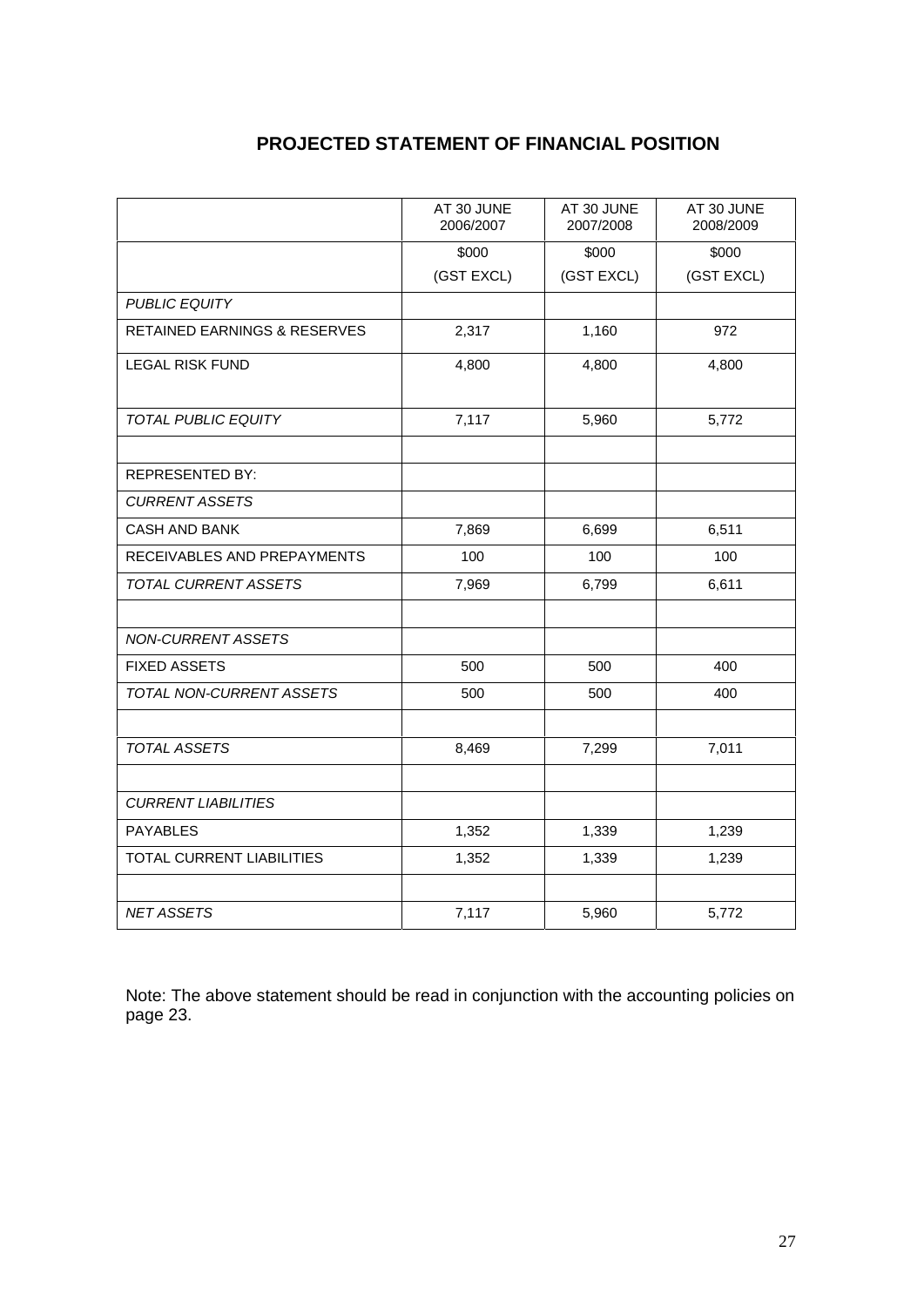# **PROJECTED CASH FLOW STATEMENT**

|                                                          | FOR THE<br>PERIOD OF 1<br><b>JULY 2006 TO</b><br>30 JUNE 2007 | FOR THE<br>PERIOD OF 1<br><b>JULY 2007 TO 30</b><br><b>JUNE 2008</b> | FOR THE PERIOD<br><b>OF 1 JULY 2008</b><br>TO 30 JUNE 2009 |
|----------------------------------------------------------|---------------------------------------------------------------|----------------------------------------------------------------------|------------------------------------------------------------|
|                                                          | \$000<br>(GST INCL)                                           | \$000<br>(GST INCL)                                                  | \$000<br>(GST INCL)                                        |
| <b>CASH FLOWS - OPERATING</b><br><b>ACTIVITIES</b>       |                                                               |                                                                      |                                                            |
| CASH WAS PROVIDED FROM:                                  |                                                               |                                                                      |                                                            |
| - MINISTRY OF HEALTH                                     | 10,955                                                        | 11,284                                                               | 12,722                                                     |
| - INTEREST                                               | 400                                                           | 200                                                                  | 100                                                        |
| -DHB CONTRIBUTION                                        | 2,577                                                         | 2,846                                                                | 2,894                                                      |
|                                                          | 13,932                                                        | 14,330                                                               | 15,716                                                     |
| <b>CASH WAS DISBURSED TO:</b>                            |                                                               |                                                                      |                                                            |
| - CASH OUTFLOW TO SUPPLIERS<br>AND EMPLOYEES             | (15, 301)                                                     | (14,660)                                                             | (15, 164)                                                  |
| - NET GST                                                | (400)                                                         | (400)                                                                | (400)                                                      |
|                                                          | (15, 701)                                                     | (15,060)                                                             | (15, 564)                                                  |
|                                                          |                                                               |                                                                      |                                                            |
| NET CASH FLOW FROM OPERATING<br><b>ACTIVITIES</b>        | (1,769)                                                       | (730)                                                                | 152                                                        |
|                                                          |                                                               |                                                                      |                                                            |
| <b>CASH FLOWS - INVESTING</b><br><b>ACTIVITIES</b>       |                                                               |                                                                      |                                                            |
| <b>CASH WAS DISBURSED TO:</b>                            |                                                               |                                                                      |                                                            |
| - PURCHASE OF FIXED ASSETS                               | (450)                                                         | (440)                                                                | (340)                                                      |
|                                                          |                                                               |                                                                      |                                                            |
| NET CASH FLOW FROM INVESTING<br><b>ACTIVITIES</b>        | (450)                                                         | (440)                                                                | (340)                                                      |
|                                                          |                                                               |                                                                      |                                                            |
| <b>CASH FLOWS - FINANCING</b><br><b>ACTIVITIES</b>       |                                                               |                                                                      |                                                            |
| <b>NET CASH FLOW FROM FINANCING</b><br><b>ACTIVITIES</b> | $\mathbf 0$                                                   | $\mathbf 0$                                                          | $\mathbf 0$                                                |
|                                                          |                                                               |                                                                      |                                                            |
| NET INCREASE/(DECREASE) IN CASH<br><b>HELD</b>           | (2, 219)                                                      | (1, 170)                                                             | (188)                                                      |
| ADD OPENING CASH BROUGHT<br><b>FORWARD</b>               | 10,088                                                        | 7,869                                                                | 6,699                                                      |
| CLOSING CASH BALANCE                                     | 7,869                                                         | 6,699                                                                | 6,511                                                      |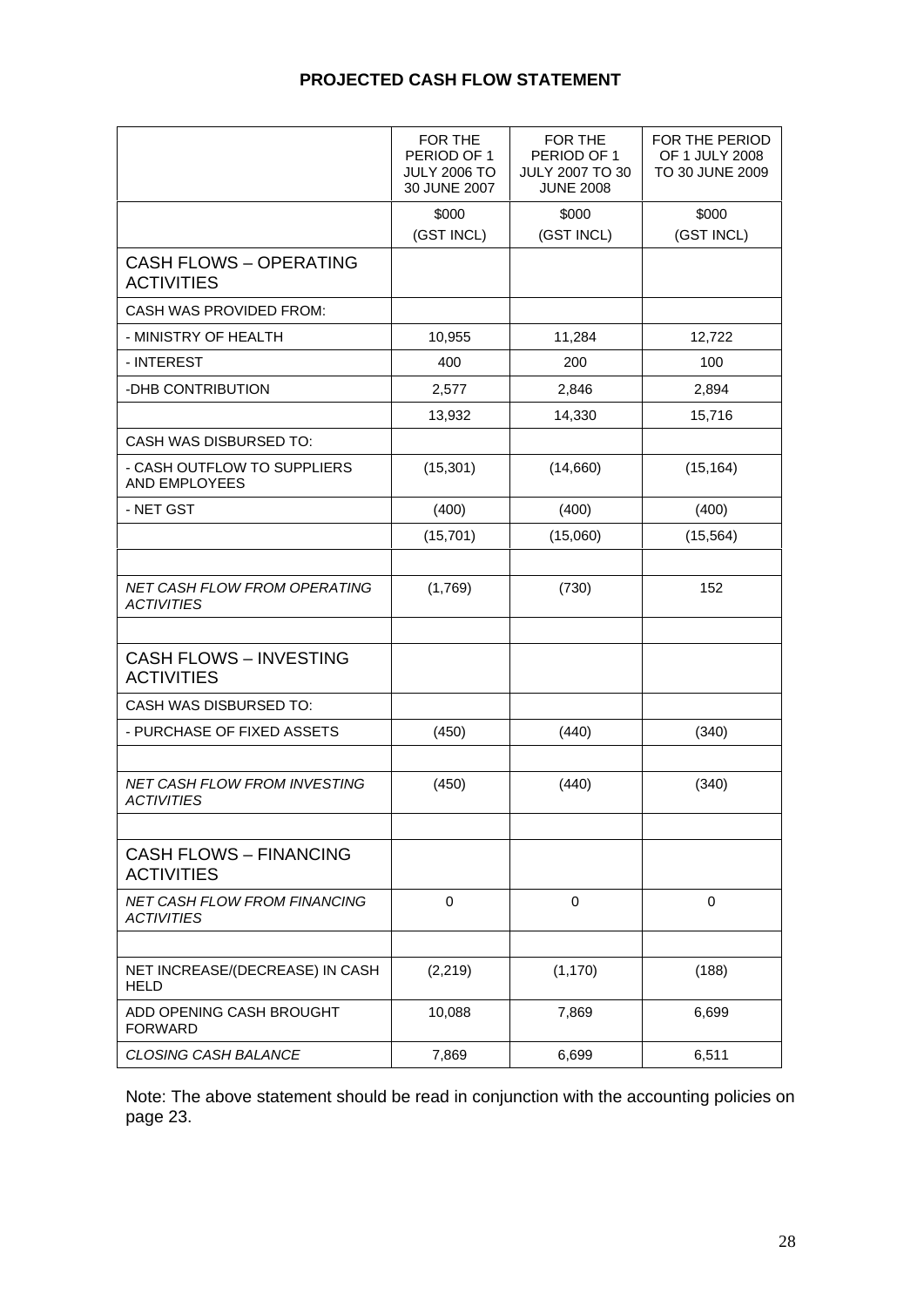# **PROJECTED MOVEMENT IN EQUITY**

|                                              | 2006 / 2007         | 2007 / 2008         | 2008/2009           |
|----------------------------------------------|---------------------|---------------------|---------------------|
|                                              | \$000<br>(GST EXCL) | \$000<br>(GST EXCL) | \$000<br>(GST EXCL) |
| PUBLIC EQUITY AT THE BEGINNING OF THE PERIOD | 9,427               | 7,117               | 5,960               |
|                                              |                     |                     |                     |
| NET SURPLUS/(DEFICIT)                        | (2,310)             | (1, 157)            | (188)               |
|                                              |                     |                     |                     |
| PUBLIC EQUITY AS AT THE END OF THE PERIOD    | 7,117               | 5,960               | 5,772               |